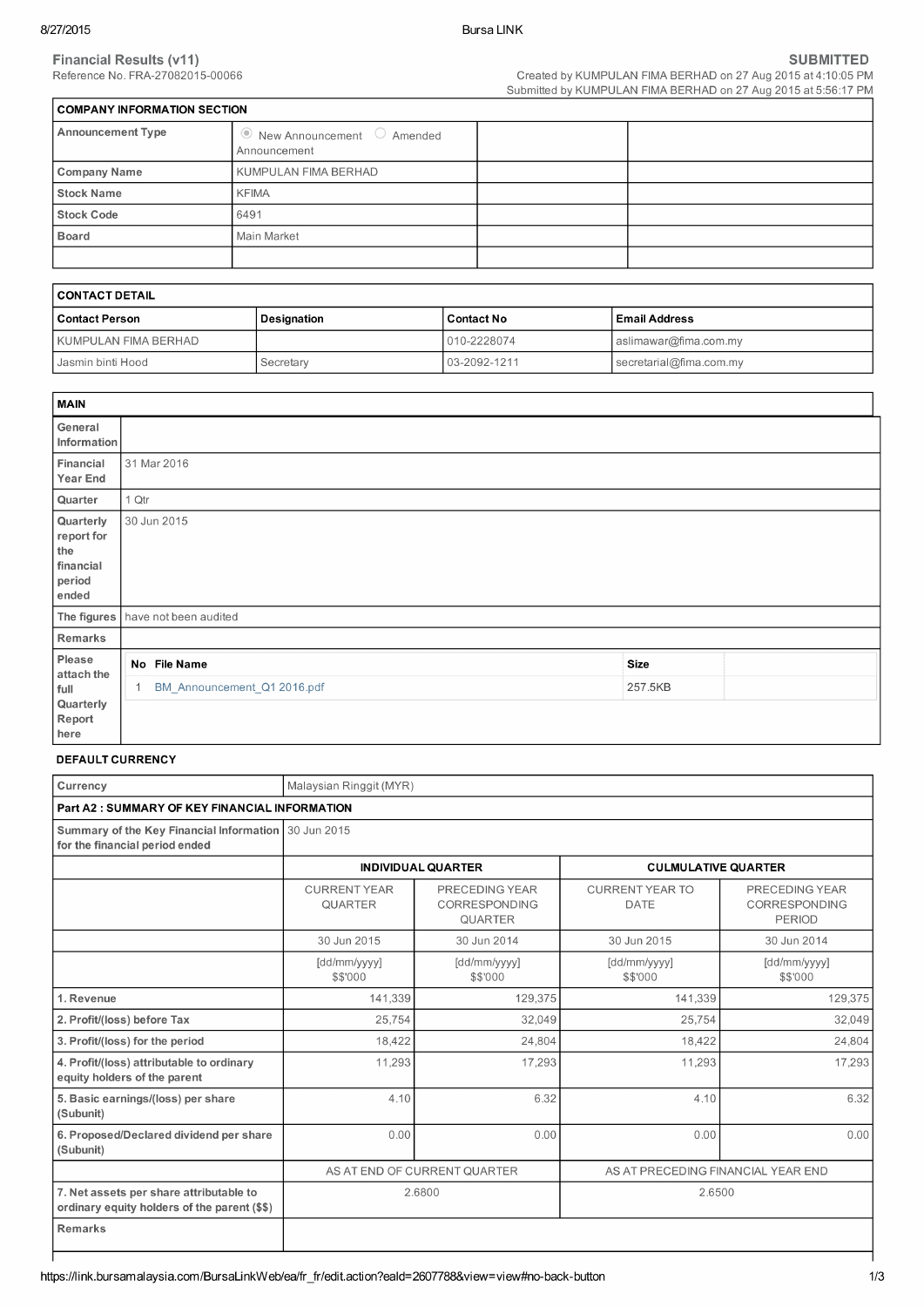# 8/27/2015 Bursa LINK

| In a currency system, there is usually a main unit (base) and subunit that is a fraction amount of the main unit. |  |
|-------------------------------------------------------------------------------------------------------------------|--|
| Example for the subunit as follows:                                                                               |  |

| <b>Base unit</b> | Subunit |
|------------------|---------|
| Ringgit          | Sen     |
| <b>Dollar</b>    | Cent    |
| Pound            | Pence   |
|                  |         |

| Part A3: ADDITIONAL INFORMATION (This Information is for Exchange's Internal Use only) |                                                                                                                                                                                             |                                                          |                                       |                                                         |
|----------------------------------------------------------------------------------------|---------------------------------------------------------------------------------------------------------------------------------------------------------------------------------------------|----------------------------------------------------------|---------------------------------------|---------------------------------------------------------|
|                                                                                        |                                                                                                                                                                                             | <b>INDIVIDUAL QUARTER</b>                                | <b>CULMULATIVE QUARTER</b>            |                                                         |
|                                                                                        | <b>CURRENT YEAR</b><br><b>QUARTER</b>                                                                                                                                                       | PRECEDING YEAR<br><b>CORRESPONDING</b><br><b>QUARTER</b> | <b>CURRENT YEAR TO</b><br><b>DATE</b> | PRECEDING YEAR<br><b>CORRESPONDING</b><br><b>PERIOD</b> |
|                                                                                        | 30 Jun 2015                                                                                                                                                                                 | 30 Jun 2014                                              | 30 Jun 2015                           | 30 Jun 2014                                             |
|                                                                                        | [dd/mm/yyyy]<br>\$\$'000                                                                                                                                                                    | [dd/mm/yyyy]<br>\$\$'000                                 | [dd/mm/yyyy]<br>\$\$'000              | [dd/mm/yyyy]<br>\$\$'000                                |
| 1. Gross interest income                                                               | 1,176                                                                                                                                                                                       | 1,219                                                    | 1,176<br>0                            | 1,219                                                   |
| 2. Gross interest expense                                                              |                                                                                                                                                                                             | O                                                        |                                       |                                                         |
| Remarks                                                                                | For individual quarter RM'000<br>(i) as at $30/06/2015(92)$<br>(ii) as at $30/06/2014$ : (57)<br>For cumulative quarter RM'000<br>(i) as at $30/06/2015(92)$<br>(ii) as at 30/06/2014: (57) |                                                          |                                       |                                                         |

# **OTHER CURRENCY**

| Other Currency                                                                                                                                           |                        |                                       |                           |                                                          |                                       |                                                  |
|----------------------------------------------------------------------------------------------------------------------------------------------------------|------------------------|---------------------------------------|---------------------------|----------------------------------------------------------|---------------------------------------|--------------------------------------------------|
| Part A2 : SUMMARY OF KEY FINANCIAL INFORMATION                                                                                                           |                        |                                       |                           |                                                          |                                       |                                                  |
| Summary of the Key Financial Information 30 Jun 2015<br>for the financial period ended                                                                   |                        |                                       |                           |                                                          |                                       |                                                  |
|                                                                                                                                                          |                        |                                       | <b>INDIVIDUAL QUARTER</b> |                                                          |                                       | <b>CULMULATIVE QUARTER</b>                       |
|                                                                                                                                                          |                        | <b>CURRENT YEAR</b><br><b>QUARTER</b> |                           | PRECEDING YEAR<br><b>CORRESPONDING</b><br><b>QUARTER</b> | <b>CURRENT YEAR TO</b><br><b>DATE</b> | PRECEDING YEAR<br>CORRESPONDING<br><b>PERIOD</b> |
|                                                                                                                                                          |                        | [dd/mm/yyyy]<br>\$\$'000              |                           | [dd/mm/yyyy]<br>\$\$'000                                 | [dd/mm/yyyy]<br>\$\$'000              | [dd/mm/yyyy]<br>\$\$'000                         |
| 1. Revenue                                                                                                                                               |                        |                                       |                           |                                                          |                                       |                                                  |
| 2. Profit/(loss) before Tax                                                                                                                              |                        |                                       |                           |                                                          |                                       |                                                  |
| 3. Profit/(loss) for the period                                                                                                                          |                        |                                       |                           |                                                          |                                       |                                                  |
| 4. Profit/(loss) attributable to ordinary<br>equity holders of the parent                                                                                |                        |                                       |                           |                                                          |                                       |                                                  |
| 5. Basic earnings/(loss) per share<br>(Subunit)                                                                                                          |                        |                                       |                           |                                                          |                                       |                                                  |
| 6. Proposed/Declared dividend per share<br>(Subunit)                                                                                                     |                        |                                       |                           |                                                          |                                       |                                                  |
|                                                                                                                                                          |                        |                                       |                           | AS AT END OF CURRENT QUARTER                             |                                       | AS AT PRECEDING FINANCIAL YEAR END               |
| 7. Net assets per share attributable to<br>ordinary equity holders of the parent (\$\$)                                                                  |                        |                                       |                           |                                                          |                                       |                                                  |
| <b>Remarks</b>                                                                                                                                           |                        |                                       |                           |                                                          |                                       |                                                  |
| In a currency system, there is usually a main unit (base) and subunit that is a fraction amount of the main unit.<br>Example for the subunit as follows: |                        |                                       |                           |                                                          |                                       |                                                  |
| Country                                                                                                                                                  | <b>Base unit</b>       |                                       | <b>Subunit</b>            |                                                          |                                       |                                                  |
| <b>Malaysia</b>                                                                                                                                          | Ringgit                |                                       | Sen                       |                                                          |                                       |                                                  |
| <b>United States</b>                                                                                                                                     | <b>Dollar</b><br>Pound |                                       | Cent<br>Pence             |                                                          |                                       |                                                  |
| <b>United Kingdom</b>                                                                                                                                    |                        |                                       |                           |                                                          |                                       |                                                  |
| Part A3 : ADDITIONAL INFORMATION (This Information is for Exchange's Internal Use only)                                                                  |                        |                                       |                           |                                                          |                                       |                                                  |
|                                                                                                                                                          |                        |                                       | <b>INDIVIDUAL QUARTER</b> |                                                          |                                       | <b>CULMULATIVE QUARTER</b>                       |
|                                                                                                                                                          |                        | <b>CURRENT YEAR</b><br><b>QUARTER</b> |                           | PRECEDING YEAR<br>CORRESPONDING<br><b>QUARTER</b>        | <b>CURRENT YEAR TO</b><br><b>DATE</b> | PRECEDING YEAR<br>CORRESPONDING<br><b>PERIOD</b> |
|                                                                                                                                                          |                        | [dd/mm/yyyy]<br>\$\$'000              |                           | [dd/mm/yyyy]<br>\$\$'000                                 | [dd/mm/yyyy]<br>\$\$'000              | [dd/mm/yyyy]<br>\$\$'000                         |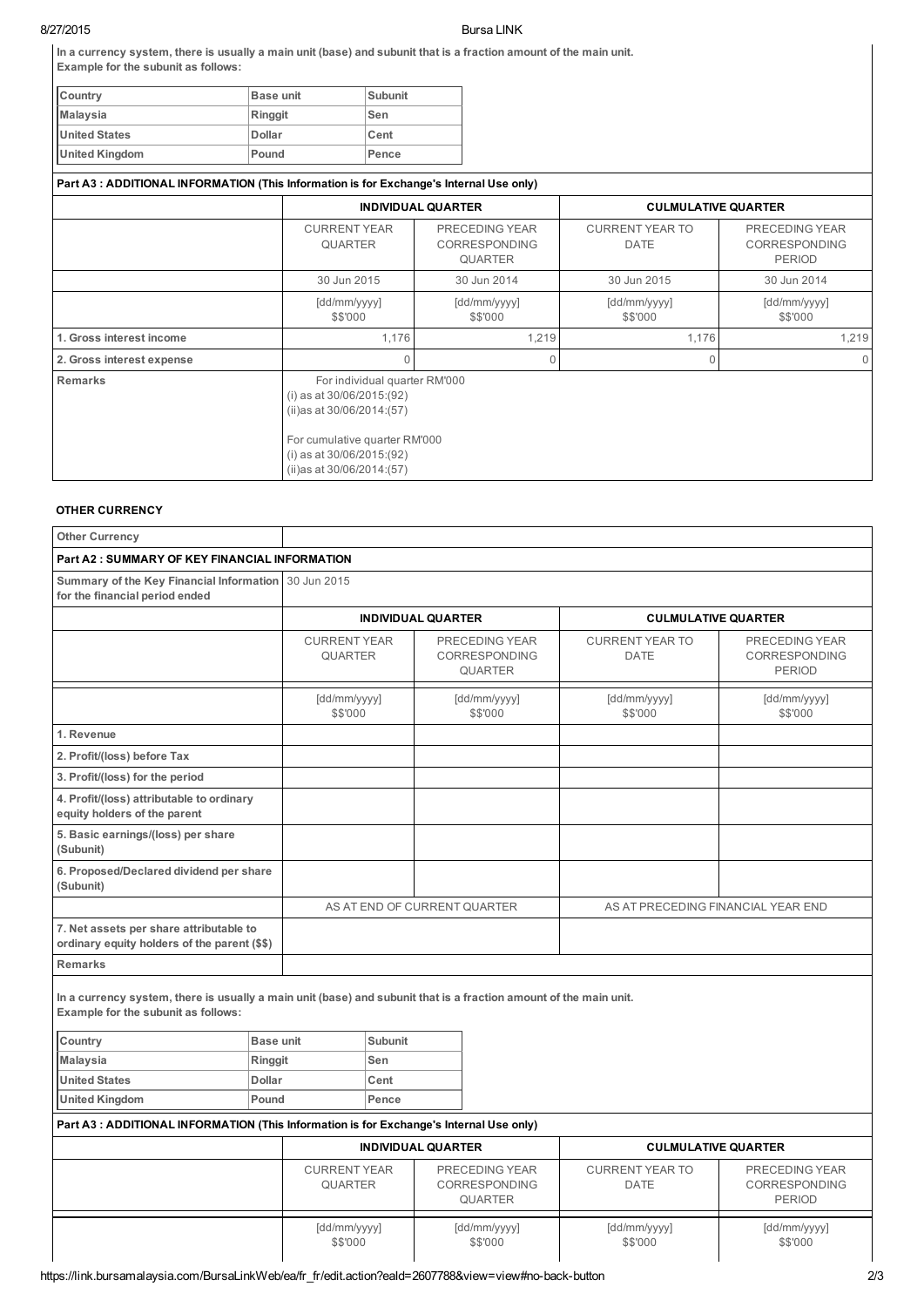| 1. Gross interest income  |  |  |
|---------------------------|--|--|
| 2. Gross interest expense |  |  |
| <b>Remarks</b>            |  |  |

Copyright © 2015 Bursa Malaysia Berhad 6.8.0. All rights reserved. Terms & Conditions of Use, Disclaimer and Linking Policy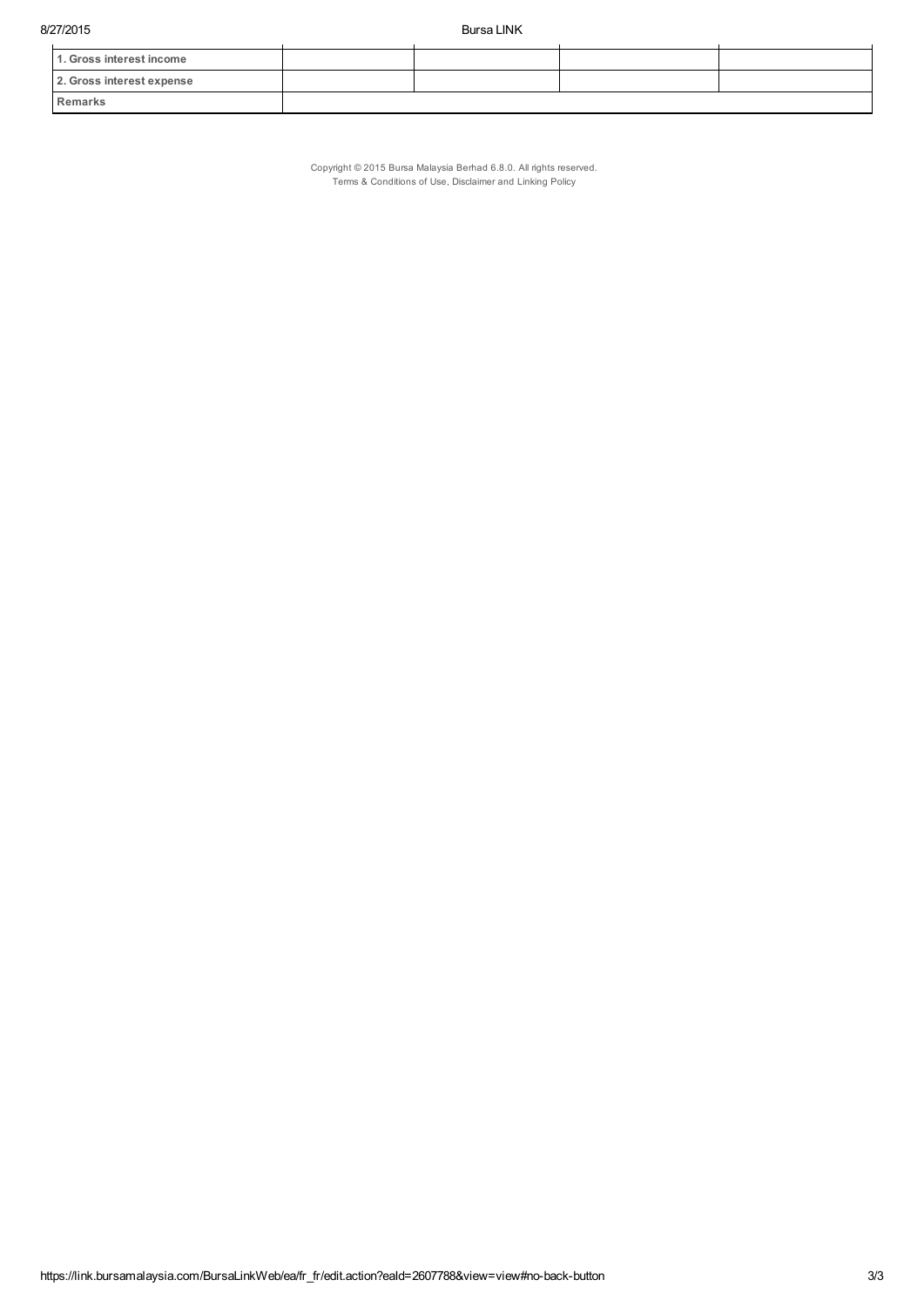**KUMPULAN FIMA BERHAD**

(Company No.:11817-V) (Incorporated in Malaysia)

# **Condensed Consolidated Statement of Comprehensive Income For the First Quarter Ended 30 June 2015 Except as disclosed otherwise, the figures have not been audited**

|                                                       |                | <b>Individual Quarter</b> |                | <b>Cumulative Quarter</b> |                        |
|-------------------------------------------------------|----------------|---------------------------|----------------|---------------------------|------------------------|
|                                                       |                | Current                   | Preceding Year |                           | Current Preceding Year |
|                                                       |                | Year                      | Corresponding  |                           | Year Corresponding     |
|                                                       |                | Quarter                   | Quarter        | To Date                   | Period                 |
|                                                       | Note           | 30-06-2015                | 30-06-2014     | 30-06-2015                | 30-06-2014             |
|                                                       |                | <b>RM'000</b>             | <b>RM'000</b>  | <b>RM'000</b>             | <b>RM'000</b>          |
| Revenue                                               | A <sub>9</sub> | 141,339                   | 129,375        | 141,339                   | 129,375                |
| Cost of sales                                         |                | (92, 231)                 | (80, 170)      | (92, 231)                 | (80, 170)              |
| <b>Gross profit</b>                                   |                | 49,108                    | 49,205         | 49,108                    | 49,205                 |
| Other income                                          |                | 1,314                     | 5,861          | 1,314                     | 5,861                  |
| Administrative expenses                               |                | (16, 641)                 | (15, 437)      | (16, 641)                 | (15, 437)              |
| Selling and marketing expenses                        |                | (1, 487)                  | (1,727)        | (1, 487)                  | (1, 727)               |
| Other expenses                                        |                | (6, 619)                  | (5,614)        | (6, 619)                  | (5,614)                |
|                                                       |                | (24, 747)                 | (22, 778)      | (24, 747)                 | (22, 778)              |
| Finance cost                                          |                | (92)                      | (57)           | (92)                      | (57)                   |
| Share of profit of associates                         |                | 171                       | (182)          | 171                       | (182)                  |
| <b>Profit before taxation</b>                         | A9/A10         | 25,754                    | 32,049         | 25,754                    | 32,049                 |
| Income tax expense                                    | B <sub>5</sub> | (7, 332)                  | (7, 245)       | (7, 332)                  | (7, 245)               |
| Profit net of tax for the period                      |                | 18,422                    | 24,804         | 18,422                    | 24,804                 |
| Other comprehensive income                            |                |                           |                |                           |                        |
| Foreign currency translation differences              |                |                           |                |                           |                        |
| for foreign operations                                |                | (4,963)                   | 58             | (4,963)                   | 58                     |
| <b>Total comprehensive income</b><br>for the period   |                | 13,459                    | 24,862         | 13,459                    | 24,862                 |
|                                                       |                |                           |                |                           |                        |
| Profit attributable to:                               |                | 11,293                    | 17,293         | 11,293                    |                        |
| Owners of the parent<br>Non-controlling interests     |                | 7,129                     | 7,511          | 7,129                     | 17,293<br>7,511        |
| Profit net of tax for the period                      |                | 18,422                    | 24,804         | 18,422                    | 24,804                 |
|                                                       |                |                           |                |                           |                        |
| <b>Total comprehensive income</b><br>attributable to: |                |                           |                |                           |                        |
| Owners of the parent                                  |                | 6,590                     | 18,575         | 6,590                     | 18,575                 |
| Non-controlling interests                             |                | 6,869                     | 6,287          | 6,869                     | 6,287                  |
| <b>Total comprehensive income</b>                     |                |                           |                |                           |                        |
| for the period                                        |                | 13,459                    | 24,862         | 13,459                    | 24,862                 |
| Earnings per share attributable                       |                |                           |                |                           |                        |
| to owners of the parent                               |                |                           |                |                           |                        |
| (sen per share):                                      |                |                           |                |                           |                        |
| Basic                                                 | <b>B13</b>     | 4.10                      | 6.32           | 4.10                      | 6.32                   |
| <b>Diluted</b>                                        | <b>B13</b>     | 4.07                      | 6.30           | 4.07                      | 6.30                   |

The condensed consolidated statement of comprehensive income should be read in conjunction with the audited financial statements for<br>1 the year ended 31 March 2015 and the accompanying explanatory notes attached to the interim financial statements. 1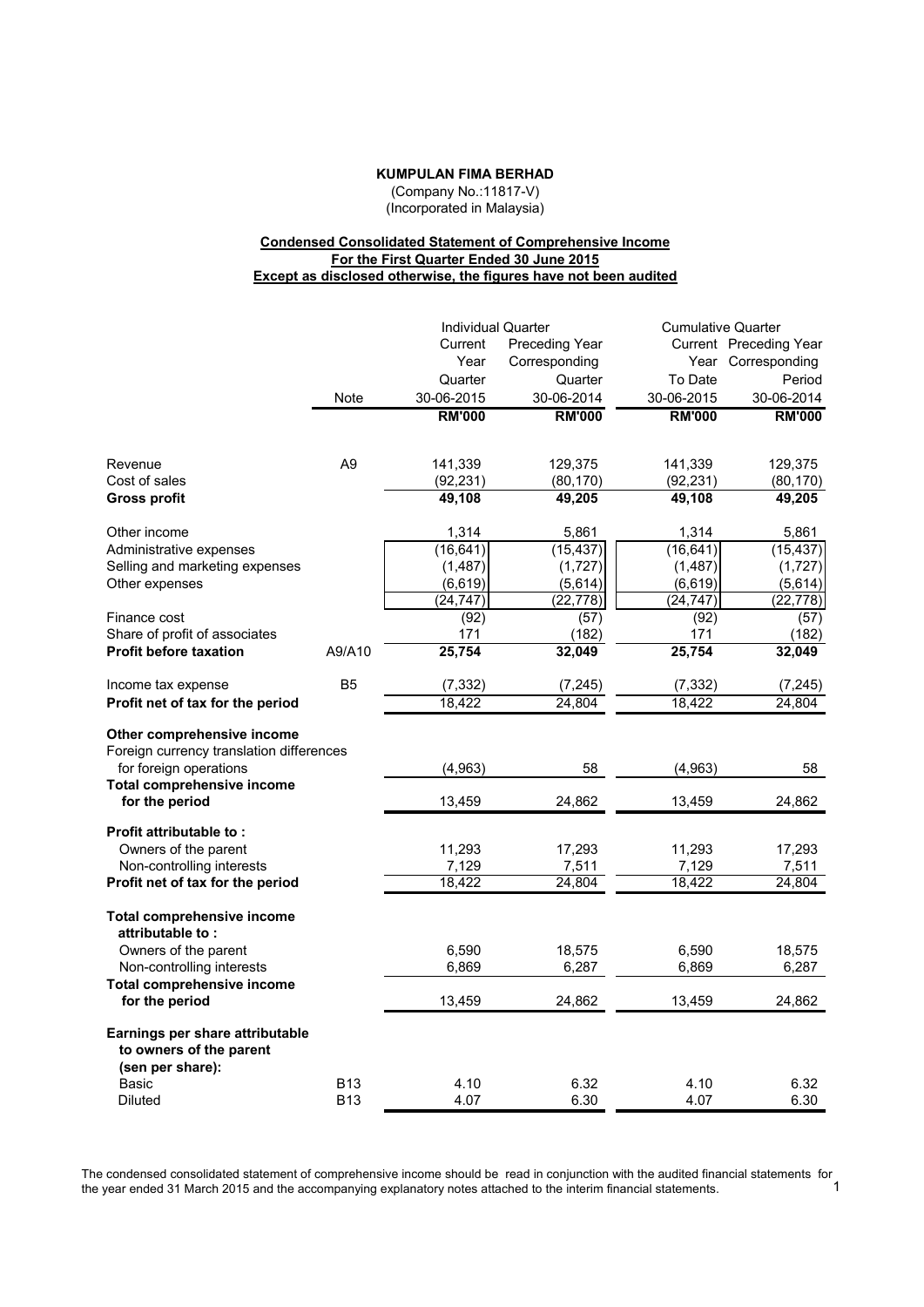# **KUMPULAN FIMA BERHAD**

(Company No.:11817-V) (Incorporated in Malaysia)

# **Condensed Consolidated Statement of Financial Position as at 30 June 2015 Except as disclosed otherwise, the figures have not been audited**

|                                                                                                        |                        | As At                      |
|--------------------------------------------------------------------------------------------------------|------------------------|----------------------------|
|                                                                                                        | As At End Of           | <b>Preceding Financial</b> |
|                                                                                                        | <b>Current Quarter</b> | Year Ended                 |
|                                                                                                        | 30-06-2015             | 31-03-2015                 |
|                                                                                                        | (Unaudited)            | (Audited)                  |
|                                                                                                        | <b>RM'000</b>          | <b>RM'000</b>              |
| <b>ASSETS</b>                                                                                          |                        |                            |
| <b>Non-current assets</b>                                                                              |                        |                            |
| Property, plant and equipment                                                                          | 323,436                | 328,632                    |
| Investment properties                                                                                  | 71,430                 | 71,857                     |
| <b>Biological assets</b>                                                                               | 133,735                | 129,399                    |
| Investment in associates                                                                               | 45,508                 | 45,907                     |
| Deferred tax assets                                                                                    | 5,445                  | 5,445                      |
| Goodwill on consolidation                                                                              | 18,400                 | 18,400                     |
|                                                                                                        | 597,954                | 599,640                    |
| <b>Current Assets</b>                                                                                  |                        |                            |
| Inventories                                                                                            | 129,896                | 127,812                    |
| Trade receivables                                                                                      | 196,429                | 192,285                    |
| Other receivables                                                                                      | 38,305                 | 33,048                     |
| Cash and bank balances                                                                                 | 231,093                | 236,710                    |
|                                                                                                        | 595,723                | 589,855                    |
| <b>TOTAL ASSETS</b>                                                                                    | 1,193,677              | 1,189,495                  |
| <b>EQUITY AND LIABILITIES</b><br>Equity attributable to equity holders of the Company<br>Share capital | 276,277                | 276,087                    |
| Share premium                                                                                          | 24,098                 | 23,930                     |
| Other reserves                                                                                         | 152,287                | 157,068                    |
| Retained earnings                                                                                      | 286,495                | 275,202                    |
|                                                                                                        | 739,157                | 732,287                    |
| Non-controlling interests                                                                              | 252,592                | 245,723                    |
| <b>Total equity</b>                                                                                    | 991,749                | $\overline{978,}010$       |
| <b>Non-current liabilities</b>                                                                         |                        |                            |
| Finance lease obligations                                                                              | 5,573                  | 5,585                      |
| Retirement benefit obligations                                                                         | 1,656                  | 1,634                      |
| Deferred tax liabilities                                                                               | 40,413                 | 40,413                     |
|                                                                                                        | 47,642                 | 47,632                     |
| <b>Current Liabilities</b>                                                                             |                        |                            |
| Short term borrowings                                                                                  | 7,618                  | 5,944                      |
| Trade payables                                                                                         | 84,942                 | 93,241                     |
| Other payables                                                                                         | 55,178                 | 61,586                     |
| Tax payable                                                                                            | 6,548                  | 3,082                      |
|                                                                                                        | 154,286                | 163,853                    |
| <b>Total liabilities</b>                                                                               | 201,928                | 211,485                    |
| <b>TOTAL EQUITY AND LIABILITIES</b>                                                                    | 1,193,677              | 1,189,495                  |
|                                                                                                        |                        |                            |
| Net assets per share (RM)                                                                              | 2.68                   | 2.65                       |

The condensed consolidated statement of financial position should be read in conjunction with the audited financial statements for the year ended 31 March 2015 and the accompanying explanatory notes attached to the interim financial statements. 2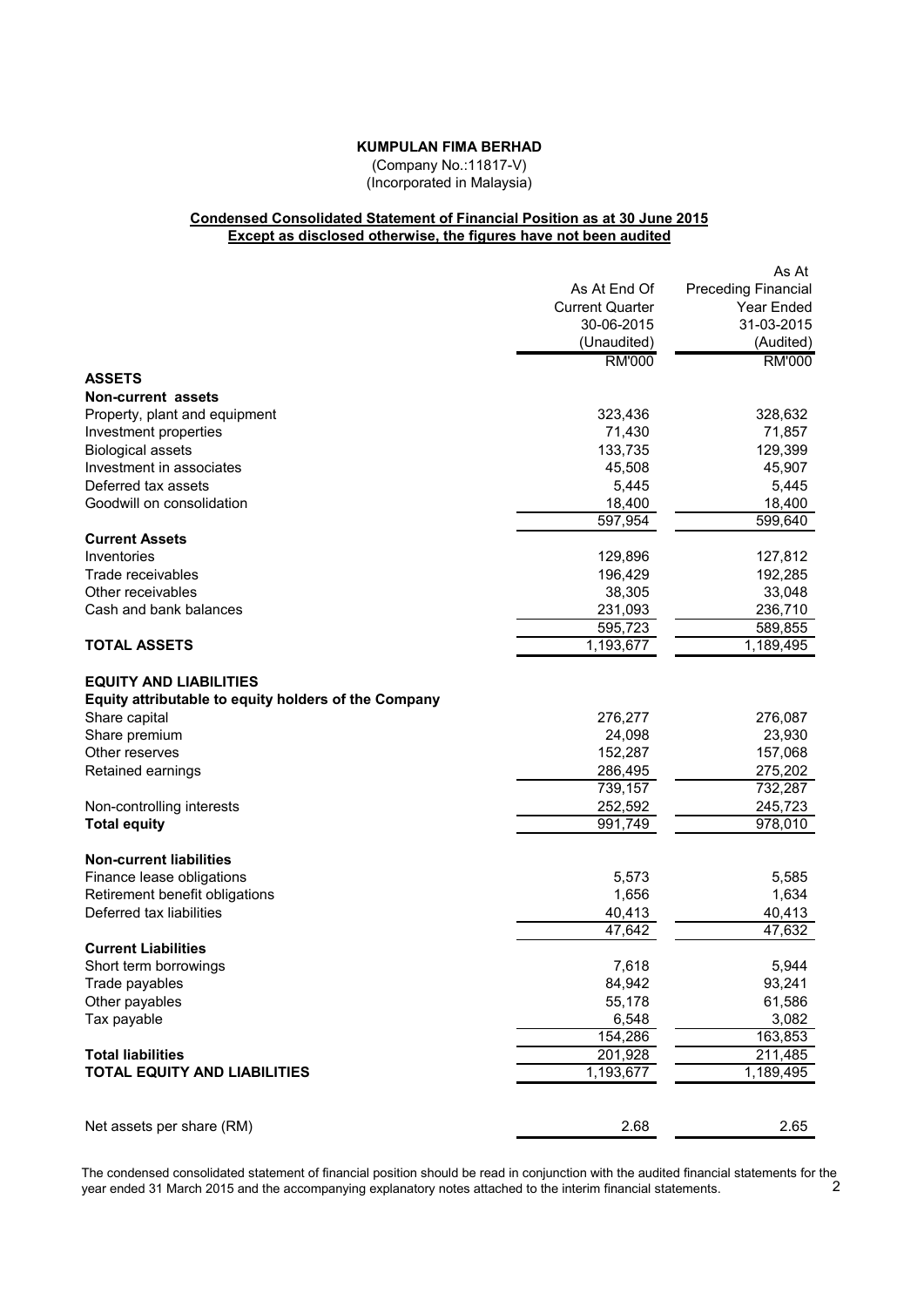KUMPULAN FIMA BERHAD<br>(Company No.:11817-V)<br>(Incorporated in Malaysia) **KUMPULAN FIMA BERHAD** (Company No.:11817-V)

(Incorporated in Malaysia)

# Condensed Consolidated Statements of Changes in Equity<br>For the First Quarter Ended 30 June 2015<br>Except as disclosed otherwise, the figures have not been audited **Except as disclosed otherwise, the figures have not been audited Condensed Consolidated Statements of Changes in Equity For the First Quarter Ended 30 June 2015**

|                                                                                                            |                                   |                                          |                                           |                                  |                                     | Attributable to Owners of the Parent                                           |                                                  |                                                 |                              |                                     |                                                   |                                           |
|------------------------------------------------------------------------------------------------------------|-----------------------------------|------------------------------------------|-------------------------------------------|----------------------------------|-------------------------------------|--------------------------------------------------------------------------------|--------------------------------------------------|-------------------------------------------------|------------------------------|-------------------------------------|---------------------------------------------------|-------------------------------------------|
|                                                                                                            |                                   |                                          |                                           |                                  | Non-distributable                   |                                                                                |                                                  |                                                 | Distributable                |                                     |                                                   |                                           |
|                                                                                                            | <b>Share</b><br>capital           | Share<br>premium                         | Other<br>Reserves                         | Revaluation<br>reserve           | Capital<br>reserve                  | reserve<br>subsidiaries<br>bonus issue in<br>arising from<br>Capital           | Employee<br>share<br>reserve<br>option           | exchange<br>reserve<br>Foreign                  | Retained<br>profit           | <b>Total</b>                        | controlling<br>interests<br>Non-                  | equity<br>Total                           |
| Group                                                                                                      | <b>BW.000</b>                     | <b>RM'000</b>                            | <b>RM'000</b>                             | <b>RM'000</b>                    | <b>RM'000</b>                       | <b>RM'000</b>                                                                  | <b>RM'000</b>                                    | 800.M                                           | 800.M                        | <b>RM'000</b>                       | <b>RM'000</b>                                     | <b>RM'000</b>                             |
| Exercise of employee share options<br>Other comprehensive loss<br>Profit for the period<br>At 1-4-2015     | 190<br>276,087                    | 168<br>23,930                            | (4, 703)<br>(78)<br>57,068                | 87,471                           | 437                                 | 66,459                                                                         | (78)<br>4,560                                    | (1,859)<br>(4,703)                              | 275,202<br>11,293            | (4,703)<br>280<br>11,293<br>732,287 | 245,723<br>7,129<br>(260)                         | $18,422$<br>$(4,963)$<br>$280$<br>978,010 |
| At 30-06-2015                                                                                              | 276.277                           | 24,098                                   | 152,287                                   | 87.47                            | 437                                 | 66,459                                                                         | 4,482                                            | (6, 562)                                        | 286,495                      | 739,157                             | 252,592                                           | 991,749                                   |
| Group                                                                                                      | <b>Share</b><br>RM'000<br>capital | <b>Share</b><br><b>RM'000</b><br>premium | <b>Other</b><br>Reserves<br><b>RM'000</b> | Revaluation<br>reserve<br>RM'000 | reserve<br><b>RM'000</b><br>Capital | reserve<br>arising from<br>bonus issue in<br>subsidiaries<br>RM'000<br>Capital | Share<br>Employee<br>Reserve<br>RM'000<br>Option | exchange<br>Foreign<br>reserve<br><b>RM'000</b> | Retained<br>profit<br>RM'000 | RM'000<br>Total                     | controlling<br><b>RM'000</b><br>interests<br>Non- | <b>RM'000</b><br>equity<br>Total          |
| Exercise of employee share options<br>Other comprehensive profit<br>Net profit for the year<br>At 1-4-2014 | 273,497<br>1,386                  | 21,473<br>1,350                          | (589)<br>64,916<br>1,282                  | 43,313                           | 437                                 | 26,758                                                                         | (589)<br>5,224                                   | (10, 816)<br>1,282                              | 278,396<br>17,293            | 638,282<br>1,282<br>17,293<br>2,147 | 224,944<br>7,511<br>(1,224)                       | 863,226<br>24,804<br>58<br>2,147          |
| At 30-06-2014                                                                                              | 274,883                           | 22,823                                   | 65,609                                    | 43,313                           | 437                                 | 26,758                                                                         | 4,635                                            | (9,534)                                         | 295,689                      | 659,004                             | 231,231                                           | 890,235                                   |

Group

 $\infty$ interim financial statements. 3The condensed consolidated statements of changes in equity should be read in conjunction with the audited financial statements for the year ended 31 March 2015 and the accompanying explanatory notes attached to the<br>interim The condensed consolidated statements of changes in equity should be read in conjunction with the audited financial statements for the year ended 31 March 2015 and the accompanying explanatory notes attached to the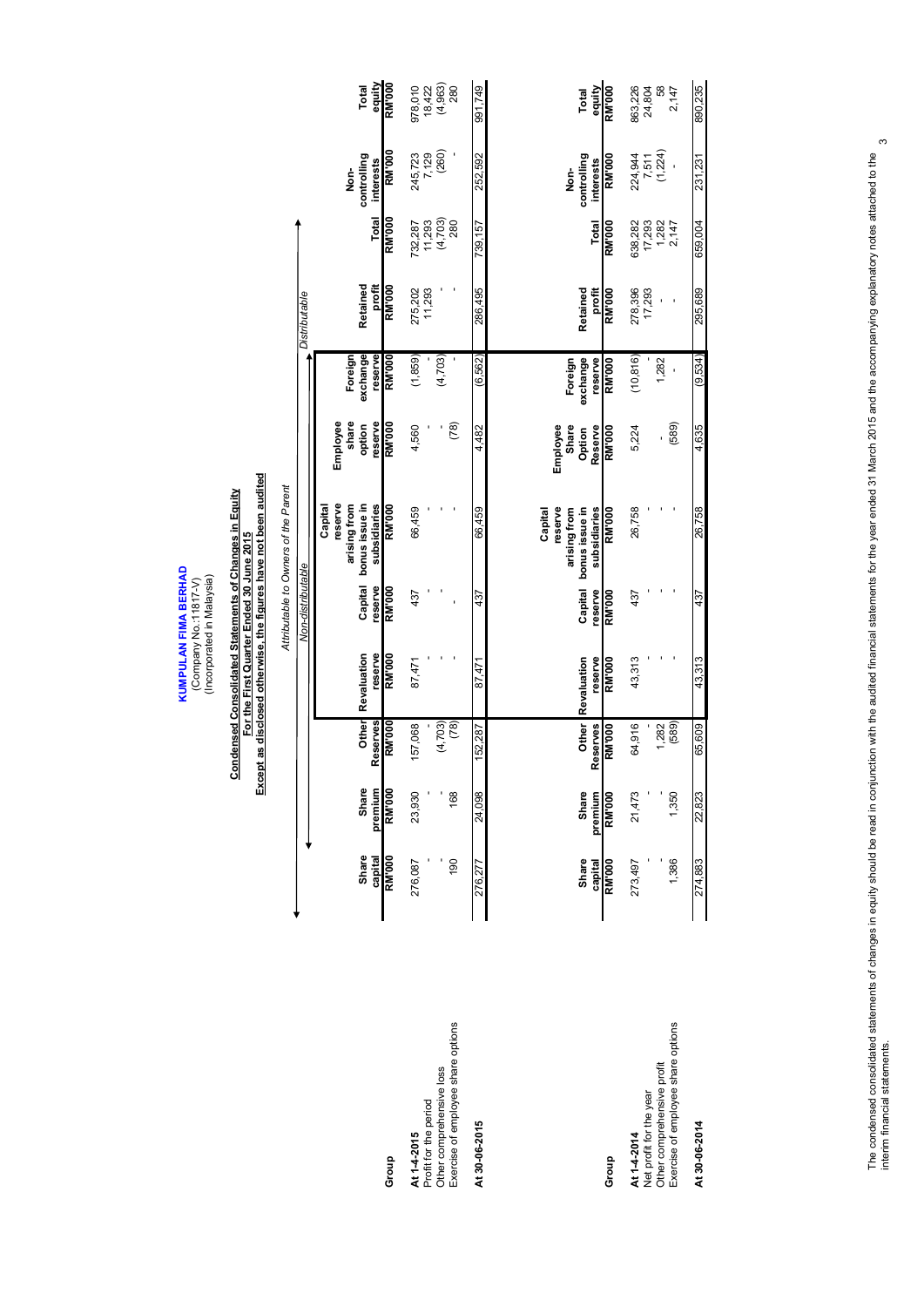# **KUMPULAN FIMA BERHAD**

(Company No.:11817-V) (Incorporated in Malaysia)

#### **Condensed Consolidated Statement of Cash Flows for the First Quarter Ended 30 June 2015 Except as disclosed otherwise, the figures have not been audited**

|                                                                                                                | To Date                  |               |
|----------------------------------------------------------------------------------------------------------------|--------------------------|---------------|
|                                                                                                                | 30-06-2015               | 30-06-2014    |
|                                                                                                                | <b>RM'000</b>            | <b>RM'000</b> |
| <b>CASH FLOWS FROM OPERATING ACTIVITIES</b>                                                                    |                          |               |
| Profit before taxation                                                                                         | 25,754                   | 32,049        |
| Adjustment for:                                                                                                |                          |               |
| Depreciation for property, plant and equipment                                                                 | 7,082                    | 6,173         |
| Depreciation of investment properties                                                                          | 434                      | 387           |
| Amortisation of biological assets                                                                              | 1,376                    | 1,372         |
| Impairment loss on trade receivables                                                                           | 1,640                    | 1,414         |
| Write back of impairment loss on trade receivables                                                             | (571)                    | (20)          |
| Provision for retirement benefit obligation                                                                    | 27                       | 53            |
| Writedown of inventories                                                                                       |                          | 72            |
| Reversal of inventories written down                                                                           | (123)                    | (52)          |
| Gain on disposal of property, plant and equipment                                                              | $\overline{\phantom{0}}$ | (1)           |
| Share of result of associates                                                                                  | (171)                    | 182           |
| Interest expense                                                                                               | 92                       | 57            |
| Interest income                                                                                                | (1, 176)                 | (1, 219)      |
| Operating profit before working capital changes                                                                | 34,364                   | 40,467        |
| Increase in inventories                                                                                        | (2,207)                  | (16, 590)     |
| Increase in receivables                                                                                        | (10, 797)                | (30, 775)     |
| (Decrease)/Increase in payables                                                                                | (14, 336)                | 22,496        |
| Cash generated from operations                                                                                 | 7,024                    | 15,598        |
| Interest paid                                                                                                  | (92)                     | (57)          |
| Taxes paid                                                                                                     | (6, 739)                 | (5,094)       |
| Retirement benefits paid                                                                                       | (5)                      | (39)          |
| Net cash generated from operating activities                                                                   | 188                      | 10,408        |
| <b>CASH FLOWS FROM INVESTING ACTIVITIES</b>                                                                    |                          |               |
| Biological assets expenditure                                                                                  | (6,316)                  | (5,985)       |
| Proceeds from disposal of property, plant and equipment                                                        | 1                        | 2             |
| Purchase of property, plant and equipment                                                                      | (1,973)                  | (3, 723)      |
| Repayment of obligation under finance lease                                                                    | (12)                     |               |
| Interest received                                                                                              | 1,176                    | 1,219         |
| Net cash used in investing activities                                                                          | (7, 124)                 | (8, 487)      |
| <b>CASH FLOWS FROM FINANCING ACTIVITIES</b>                                                                    |                          |               |
| Net drawdown/(repayment) of short term borrowings                                                              | 1,681                    | (2, 141)      |
| Proceeds from exercise of employee share scheme                                                                | 281                      | 2,146         |
| Net cash generated from financing activities                                                                   | 1,962                    | 5             |
| NET (DECREASE)/INCREASE IN CASH AND CASH EQUIVALENTS<br><b>EFFECT ON FOREIGN EXCHANGE RATE CHANGES IN CASH</b> | (4, 974)                 | 1,926         |
| AND CASH EQUIVALENTS<br><b>CASH AND CASH EQUIVALENTS AT BEGINNING OF</b>                                       | (643)                    | (1, 566)      |
| <b>FINANCIAL PERIOD</b>                                                                                        | 236,710                  | 242,625       |
| CASH AND CASH EQUIVALENTS AT END OF FINANCIAL PERIOD                                                           | 231,093                  | 242,985       |
| <b>CASH AND CASH EQUIVALENTS COMPRISE:</b>                                                                     |                          |               |
| Cash and bank balances                                                                                         | 39,733                   | 33,416        |
| Fixed deposits with financial institutions *                                                                   | 191,360                  | 209,569       |
|                                                                                                                | 231,093                  | 242,985       |
| * Fixed deposits with financial institutions comprise:                                                         |                          |               |
| <b>Fixed deposits</b>                                                                                          | 191,360                  | 209,742       |
| less : Deposits on lien                                                                                        |                          | (173)         |
|                                                                                                                | 191,360                  | 209,569       |
|                                                                                                                |                          |               |

The condensed consolidated statement of cash flow should be read in conjunction with the audited financial statements for the year ended 31 March 2015 and the 40 the para ended 31 March 2015 and the 44 the state in the ter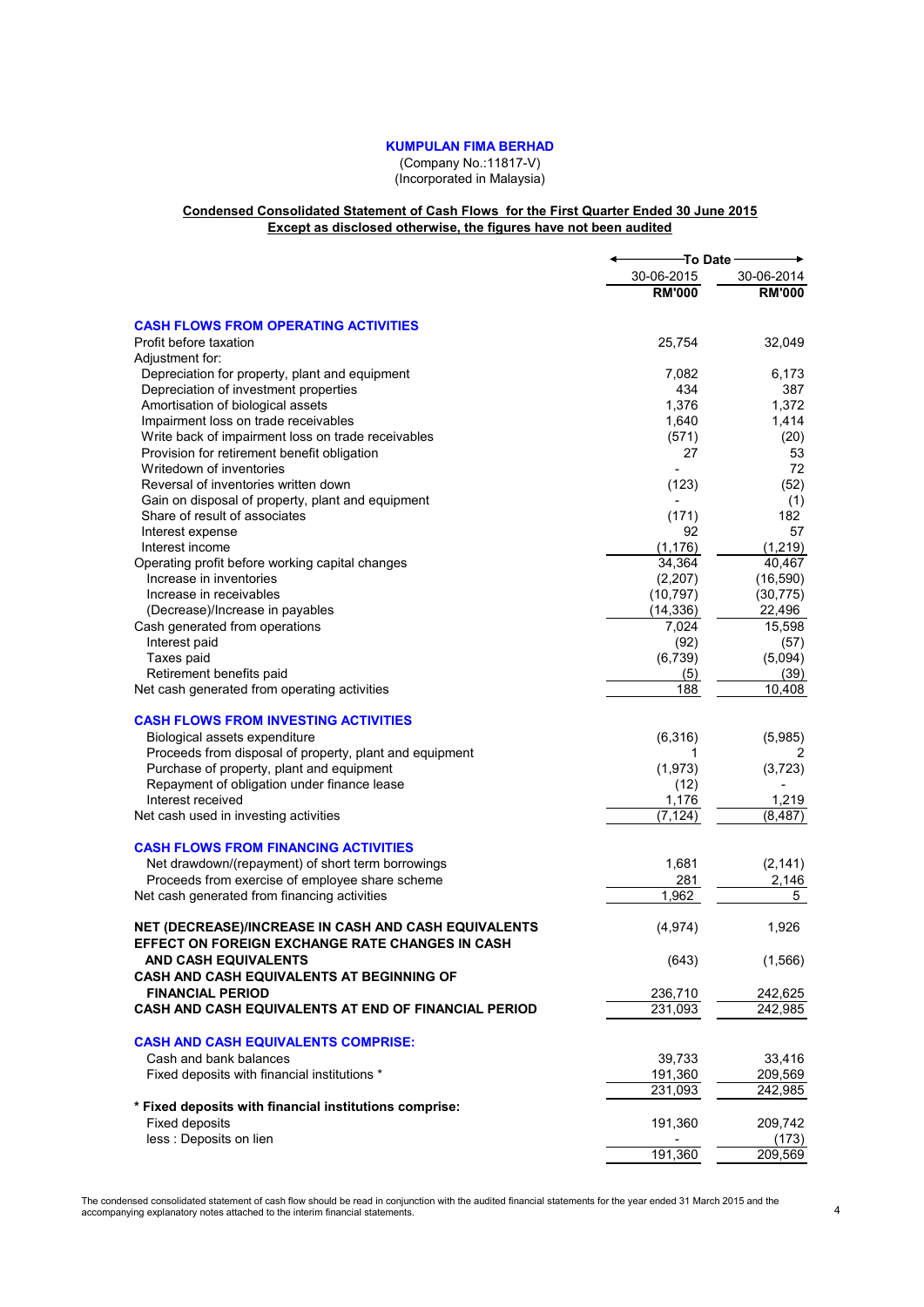# • PART A - FRS 134 requirements

• PART B - Bursa Malaysia Securities Berhad ("Bursa Securities") Listing Requirements

# **PART A - REQUIREMENT OF FRSs**

#### **A1. Accounting policies**

The interim financial statements are unaudited and have been prepared in accordance with the requirements of FRS 134: Interim Financial Reporting and paragraph 9.22 of the Listing Requirements of the Bursa Securities.

The interim financial statements should be read in conjunction with the audited financial statements for the year ended 31 March 2015. These explanatory notes attached to the interim financial statements provide an explanation of events and transactions that are significant to the understanding of the changes in the financial position and performance of the Group since the financial year ended 31 March 2015.

#### **A2. Changes in accounting policies**

The significant accounting policies adopted are consistent with those of the audited financial statements for the year ended 31 March 2015 except for the adoption of the following new and revised Financial Reporting Standards ("FRS"), Amendments to FRSs and IC Interpretations.

#### **(a) Adoption of FRSs, Amendments to FRSs and IC Interpretations**

On 1 April 2015, the Group adopted the following FRSs, Amendments to FRSs, IC Interpretations and Amendments to IC Interpretations:

- Amendments to FRS 10: Consolidated Financial Statements: Investment Entities
- Amendments to FRS 12: Disclosure of Interests in Other Entities: Investment Entities
- Amendments to FRS 127 Separate Financial Statements (Investment Entities)
- Amendments to FRS 132: Financial Instruments: Presentation : Offsetting Financial Assets and Financial Liabilities
- Amendments to FRS 136: Impairment of assets Recoverable amount disclosures for non- financial assets
- Amendments to FRS 139: Financial instruments recognition and measurement : Novation of Derivatives and Continuation of Hedge Accounting
- IC Interpretation 21 : Levies
- Amendments to FRS 119: Defined benefit plan (Employee contribution)
- Annual Improvements to FRSs 2010-2012 Cycle
- Annual Improvements to FRSs 2011-2013 Cycle

The adoption of the above FRSs, Amendments to FRS and Interpretations do not have significant impact on the financial statements of the Group for the current financial period.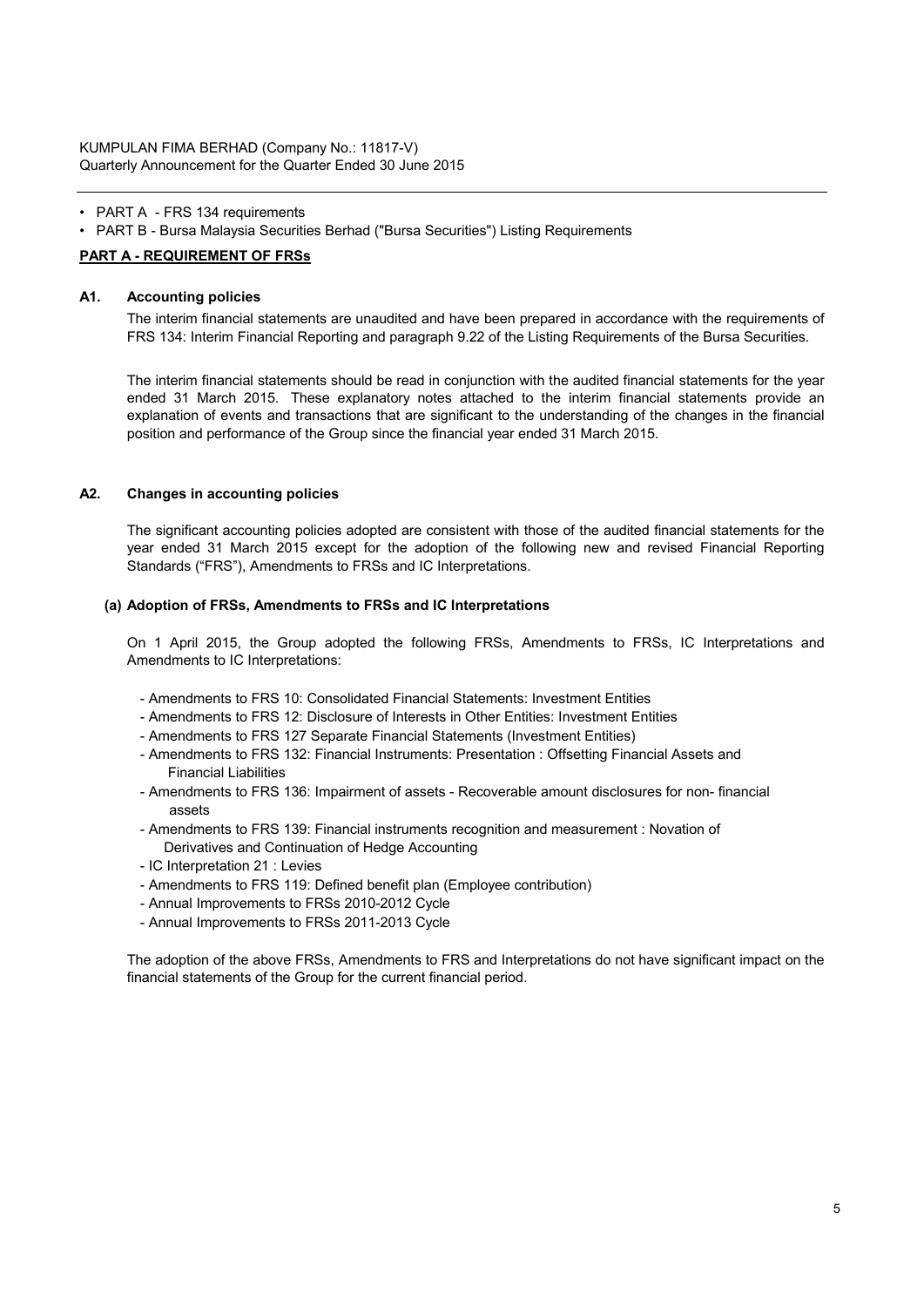# **A2. Changes in accounting policies (contd)**

#### **(b) Standards and interpretations issued but not yet effective**

The Group has not early adopted the following new and amended FRS and IC Interpretations that are not yet effective:

|                                                                       | <b>Effective for annual period</b><br>beginning on or after |
|-----------------------------------------------------------------------|-------------------------------------------------------------|
| Annual Improvements to FRSs 2012-2014 Cycle                           | 1 January 2016                                              |
| Amendments to FRS 11: Accounting for Acquisition of Interests in      |                                                             |
| Joint Operations                                                      | 1 January 2016                                              |
| Amendments to FRS 16 and FRS 138: Clarification of Acceptable         |                                                             |
| Methods of Depreciation and Amortisation                              | 1 January 2016                                              |
| Amendments to FRS 116 and FRS 141: Agriculture: Bearer Plants         | 1 January 2016                                              |
| Amendments to FRS 10 and FRS 128: Sale or Contribution of Assets      |                                                             |
| between an investor and its Associate or Joint Venture                | 1 January 2016                                              |
| Amendments to FRS 127: Equity Method in Separate Financial Statements | 1 January 2016                                              |
| Amendments to FRS 101: Disclosure Initiatives                         | 1 January 2016                                              |
| Amendments FRS 10, FRS 12 and FRS 128: Investment Entities:           |                                                             |
| Applying the Consolidation Exception                                  | 1 January 2016                                              |
| FRS 14: Regulatory Deferral Accounts                                  | 1 January 2016                                              |
| FRS 15: Revenue from Contracts with Customers                         | 1 January 2017                                              |
| FRS 9: Financial Instruments                                          | 1 January 2018                                              |

The Group will adopt the above pronouncements when they become effective in the respective financial periods. These pronouncements are not expected to have any effect to the financial statements of the Group upon their initial application, other than for FRS 9 Financial Instruments. The Group will assess the financial implications of FRS 9 Financial Instruments when the full standard is issued.

#### **(c) Malaysian Financial Reporting Standards (MFRS Framework)**

On 19 November 2011, the Malaysian Accounting Standards Board ("MASB") issued a new MASB approved accounting framework, the Malaysian Financial Reporting Standards Framework ("MFRS Framework").

The MFRS Framework is to be applied by all Entities Other than Private Entities for annual periods beginning on or after 1 January 2012, with the exception of entities that are within the scope of MFRS 141 Agriculture (MFRS 141) and IC Interpretation 15 Agreements for the Construction of Real Estate (IC 15), including its parent, significant investor and venturer (herein called "Transitioning Entities").

Transitioning Entities are allowed to defer adoption of the new MFRS Framework. The adoption of the MFRS Framework by Transitioning Entities will be mandatory for annual periods beginning on or after 1 January 2017.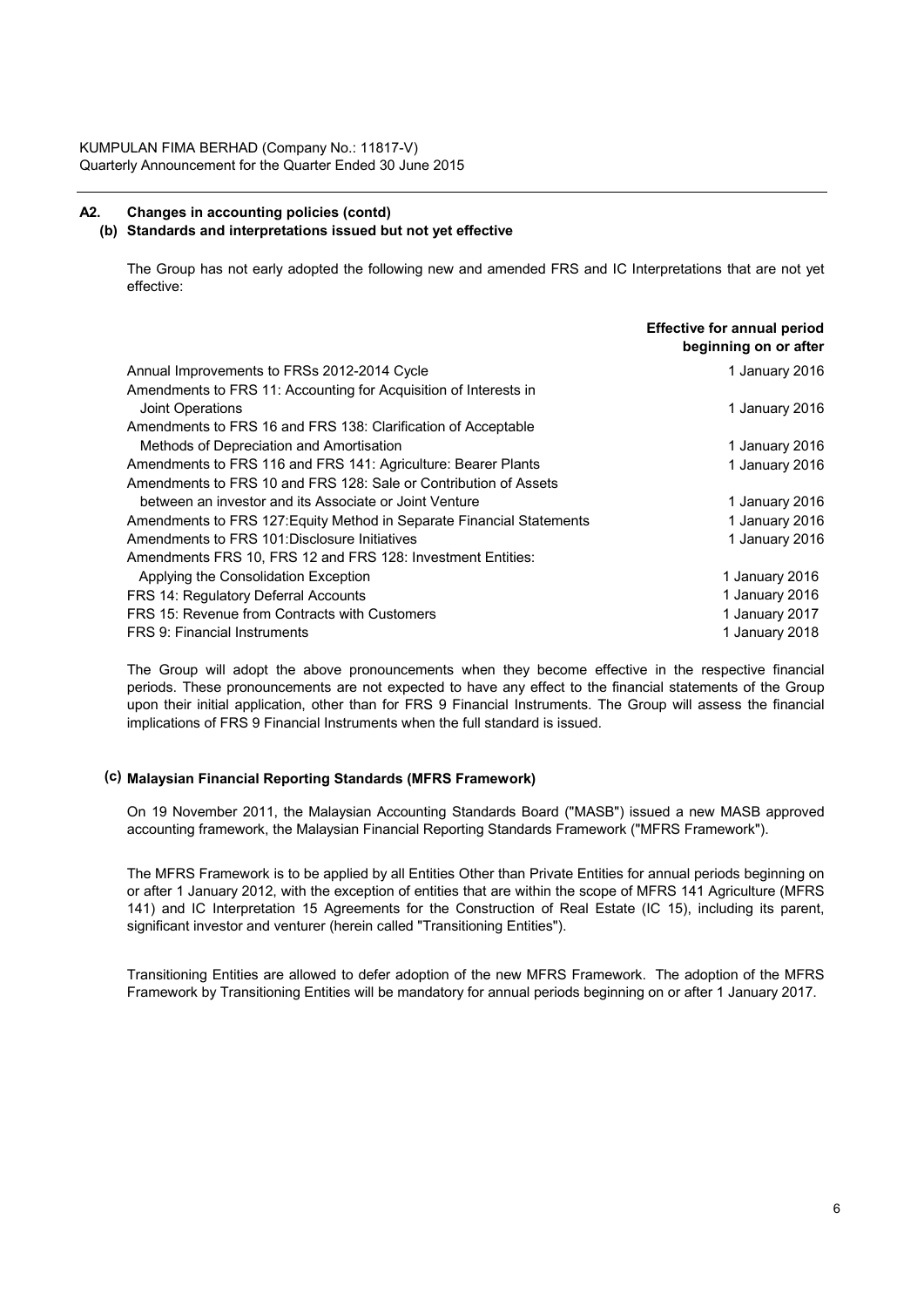# **A2. Changes in accounting policies (contd)**

#### **(c) Malaysian Financial Reporting Standards (MFRS Framework) (contd)**

The Group falls within the scope definition of Transitioning Entities and accordingly, will be required to prepare financial statements using the MFRS Framework in its first MFRS interim financial statements for the quarter ending 30 June 2017. In presenting its first MFRS financial statements, the Group will be required to adjust the comparative financial statements prepared under FRS to amounts reflecting the application of MFRS Framework. The majority of the adjustments required on transition will be made, retrospectively, against the opening retained earnings.

The Group has not completed its assessment of the financial effects of the differences between Financial Reporting Standards and accounting standards under the MFRS Framework. The Group expects to be in a position to fully comply with the requirements of the MFRS Framework for the financial year ending 31 March 2018.

#### **A3. Auditors' Report on Preceding Annual Financial Statements.**

The financial statements of the Group for the financial year ended 31 March 2015 were not subject to any audit qualification.

#### **A4. Seasonal and cyclical factors**

The operations of the Group are not affected by any seasonal or cyclical factors other than the manufacturing segment which is affected by cyclical changes in volumes of certain products whilst the plantation segment is affected by seasonal crop production, weather conditions and fluctuating commodity prices.

#### **A5. Unusual items affecting the financial statements**

There were no unusual items affecting the financial statements of the Group for the current quarter.

#### **A6. Changes in estimates**

There were no changes in estimates arising from the adoption of the new and/or revised FRSs, that would have a material effect on the current quarter's results.

#### **A7. Issuances, cancellation, repurchases, resale and repayment of debts and equity securities**

There were no issuances, cancellations, repurchases, resale and repayments of debts and equity securities for the current quarter except for the issuance of the following new ordinary shares of RM1.00 each pursuant to the Company Employees' Share Scheme.

|                     | No. of  |                 |
|---------------------|---------|-----------------|
| <b>Option price</b> | share   | Cash            |
| per share           | issued  | <b>Proceeds</b> |
| RM                  |         | <b>RM</b>       |
| 1 48                | 190,000 | 281,200         |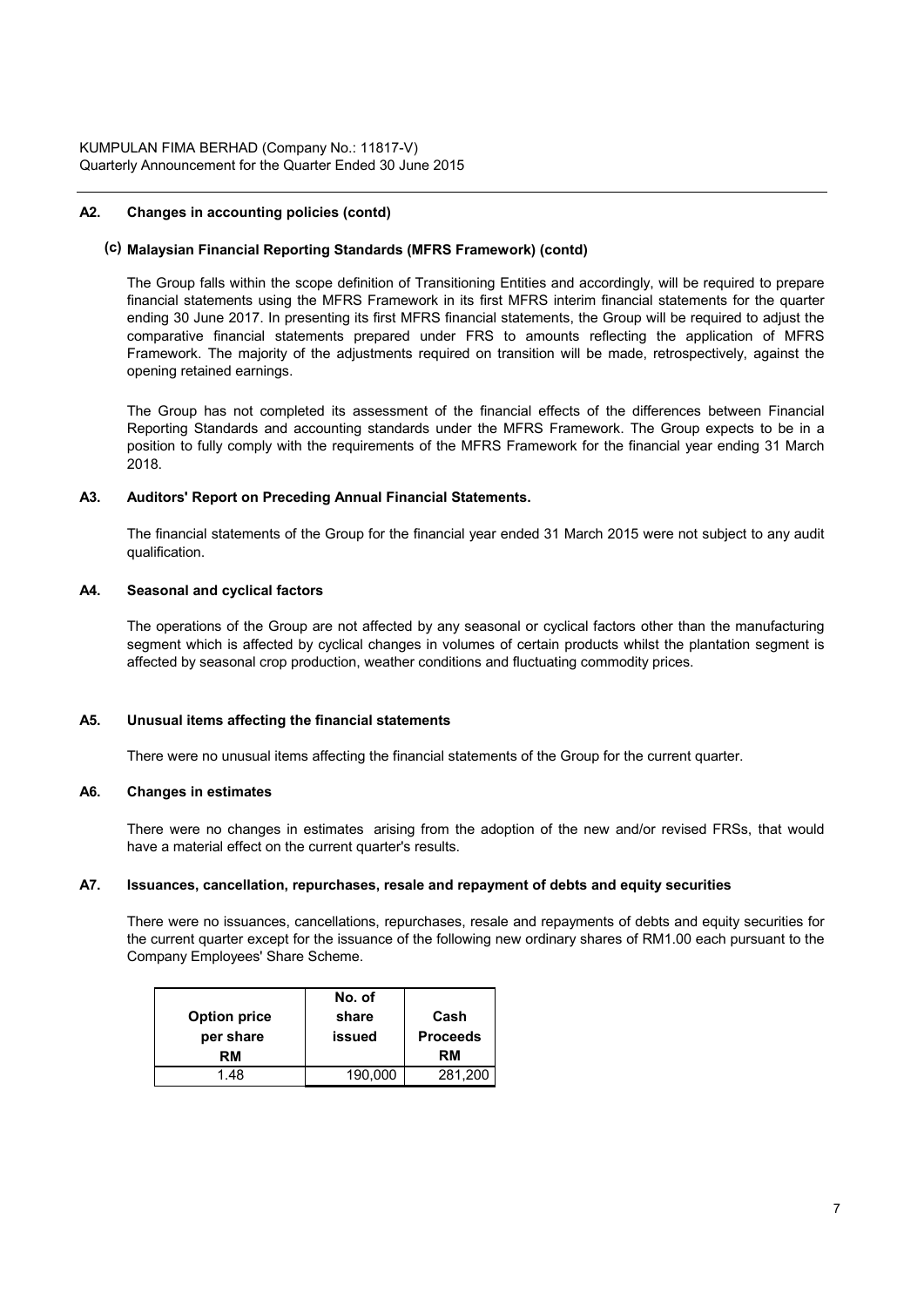# **A8. Dividend paid**

There was no dividend paid during the current quarter (last year:Nil).

# **A9. Segmental revenue and results for business segments**

|                                    |               | Individual Quarter     |               | <b>Cumulative Quarter</b> |
|------------------------------------|---------------|------------------------|---------------|---------------------------|
|                                    |               | Current Preceding Year |               | Current Preceding Year    |
|                                    | Year          | Corresponding          | Year          | Corresponding             |
|                                    | Quarter       | Quarter                | To Date       | Period                    |
|                                    | 30-06-2015    | 30-06-2014             | 30-06-2015    | 30-06-2014                |
| <b>Revenue</b>                     | <b>RM'000</b> | <b>RM'000</b>          | <b>RM'000</b> | <b>RM'000</b>             |
| Manufacturing*                     | 72,473        | 66,120                 | 72,473        | 66,120                    |
| <b>Plantation</b>                  | 37,553        | 29,027                 | 37,553        | 29,027                    |
| <b>Bulking</b>                     | 15,261        | 15,290                 | 15,261        | 15,290                    |
| Food                               | 14,857        | 17,955                 | 14,857        | 17,955                    |
| Others                             | 6,119         | 3,130                  | 6,119         | 3,130                     |
|                                    | 146,263       | 131,522                | 146,263       | 131,522                   |
| Elimination of inter-segment sales | (4,924)       | (2, 147)               | (4,924)       | (2, 147)                  |
|                                    | 141,339       | 129,375                | 141,339       | 129,375                   |
| <b>Profit before taxation</b>      |               |                        |               |                           |
| Manufacturing*                     | 11,973        | 12,435                 | 11,973        | 12,435                    |
| Plantation                         | 9,129         | 8,842                  | 9,129         | 8,842                     |
| <b>Bulking</b>                     | 7,984         | 8,441                  | 7,984         | 8,441                     |
| Food                               | (3,339)       | 3,024                  | (3, 339)      | 3,024                     |
| Others                             | (164)         | (511)                  | (164)         | (511)                     |
|                                    | 25,583        | 32,231                 | 25,583        | 32,231                    |
| Associated companies               | 171           | (182)                  | 171           | (182)                     |
|                                    | 25,754        | 32,049                 | 25,754        | 32,049                    |

\* Production and trading of security documents.

# **A10. Profit before taxation**

The following amounts have been included in arriving at profit before taxation:

|                               | <b>Individual Quarter</b> |                       | <b>Cumulative Quarter</b> |                       |
|-------------------------------|---------------------------|-----------------------|---------------------------|-----------------------|
|                               | Current                   | <b>Preceding Year</b> | Current                   | <b>Preceding Year</b> |
|                               | Year                      | Corresponding         | Year                      | Corresponding         |
|                               | 30-06-2015                | 30-06-2014            | 30-06-2015                | 30-06-2014            |
| Other income                  | RM'000                    | RM'000                | <b>RM'000</b>             | RM'000                |
| Interest Income               | 1.176                     | 1.219                 | 1.176                     | 1.219                 |
| Gain on disposal of property, |                           |                       |                           |                       |
| plant and equipment           | -                         |                       | ۰                         |                       |
| Foreign exchange gain         | 283                       | 4.147                 | 283                       | 4,147                 |
| #                             |                           |                       |                           |                       |
| <b>Operating expenses</b>     |                           |                       |                           |                       |
| Depreciation and amortisation | 8.892                     | 7,932                 | 8,892                     | 7,932                 |
| Interest expense              | 92                        | 57                    | 92                        | 57                    |
|                               |                           |                       |                           |                       |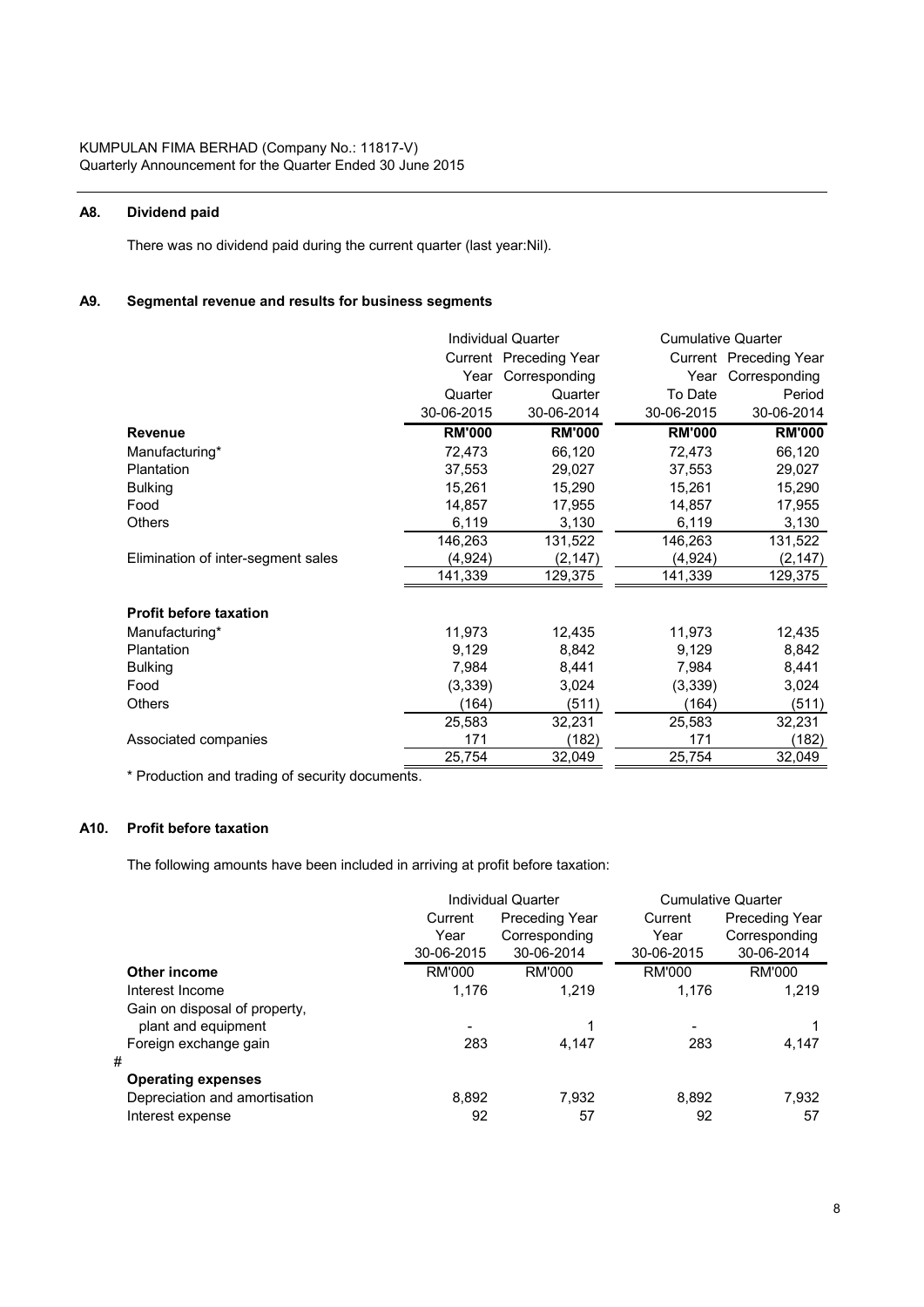KUMPULAN FIMA BERHAD (Company No.: 11817-V) Quarterly Announcement for the Quarter Ended 30 June 2015

# **A10. Profit before taxation (contd)**

|                                                                                                                            | Current<br>Year<br>Quarter  | Individual Quarter<br><b>Preceding Year</b><br>Corresponding<br>Quarter | Current<br>Year<br>To Date | <b>Cumulative Quarter</b><br><b>Preceding Year</b><br>Corresponding<br>Period |
|----------------------------------------------------------------------------------------------------------------------------|-----------------------------|-------------------------------------------------------------------------|----------------------------|-------------------------------------------------------------------------------|
|                                                                                                                            | 30-06-2015<br><b>RM'000</b> | 30-06-2014<br>RM'000                                                    | 30-06-2015<br>RM'000       | 30-06-2014<br>RM'000                                                          |
|                                                                                                                            |                             |                                                                         |                            |                                                                               |
| <b>Operating expenses (contd)</b><br>Impairment loss on trade                                                              |                             |                                                                         |                            |                                                                               |
| receivables                                                                                                                | 1.640                       | 1.414                                                                   | 1.640                      | 1,414                                                                         |
| Write back of impairment loss on<br>trade receivables<br>Write down of inventories<br>Reversal of inventories written down | (571)<br>(123)              | (20)<br>72<br>(52)                                                      | (571)<br>(123)             | (20)<br>72<br>(52)                                                            |
|                                                                                                                            |                             |                                                                         |                            |                                                                               |

The Group does not deal in derivatives.

#### **A11. Valuation of property, plant and equipment**

The valuation of land and building have been brought forward from the last financial statements for the year ended 31 March 2015.

#### **A12. Subsequent material events**

There were no material events subsequent to the end of the current quarter.

#### **A13. Inventories**

During the quarter, there was no significant write-down or write-back of inventories except as disclosed in Note A10 as above.

#### **A14. Changes in the composition of the Group**

There were no changes in the composition of the Group for the financial period to date including business combinations, acquisition or disposal of subsidiaries and long term investments, restructuring and discontinued operations.

#### **A15. Changes in contingent liabilities**

There were no additional contingent liabilities during the current quarter, except as disclosed in Note B11 herein.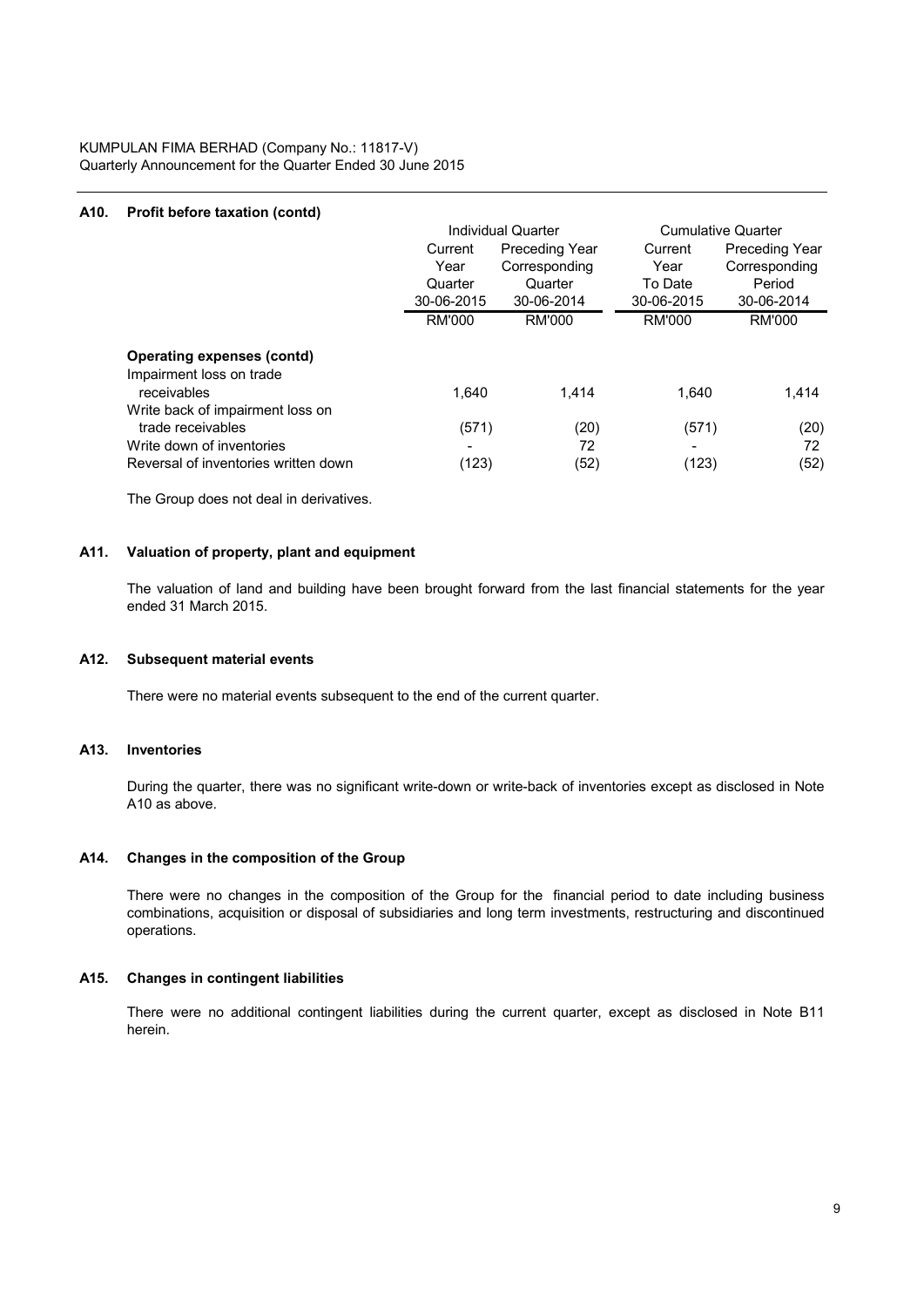# **A16. Significant acquisition of property, plant and equipment**

For the current quarter under review the Group's acquisitions of property, plant and equipment are as follows :

|                                   | <b>Current Year</b> |
|-----------------------------------|---------------------|
|                                   | To Date             |
|                                   | RM'000              |
| Plant and equipment               | 636                 |
| Land and Buildings                | 1,068               |
| Furniture, fittings and computers | 269                 |
|                                   | 1.973               |

#### **A17. Capital commitments**

The amount of commitments not provided for in the interim financial statements as at 31 March 2015 were as follows:

|                                                       | <b>Current Year</b> |
|-------------------------------------------------------|---------------------|
|                                                       | To Date             |
|                                                       | RM'000              |
| Property, plant and equipment                         |                     |
| Approved and contracted for                           | 9.435               |
| Approved but not contracted for                       | 54.379              |
| Share of capital commitments of associated companies: |                     |
| Property, plant and equipment                         |                     |
| Approved and contracted for                           | 442                 |
|                                                       |                     |

#### **A18. Related party transactions**

The Group's related party transactions during the financial period were as follows:

|                                              | Transacting                                       |                                             | Nature of                                  |         |
|----------------------------------------------|---------------------------------------------------|---------------------------------------------|--------------------------------------------|---------|
| KFB and its subsidiaries                     | parties                                           | Relationship                                | transactions                               | RM'000  |
| Kumpulan Fima Berhad                         | <b>BHR Enterprise</b><br>Sdn Bhd                  | Common<br>Shareholders/<br><b>Directors</b> | Advisory<br>services                       | (30)    |
| Fima Corporation Berhad                      | Nationwide Express<br><b>Courier Services Bhd</b> | Common<br>Shareholders/<br><b>Directors</b> | Rental income                              | 20      |
| PT Nunukan Jaya Lestari                      | <b>PT Pohon Emas</b><br>Lestari                   | Common<br>Shareholders/<br><b>Directors</b> | Purchase of fresh<br>fruit bunches         | (1,807) |
| Percetakan Keselamatan<br>Nasional Sdn. Bhd. | Fima Instanco Sdn. Bhd.                           | Common<br>Shareholders/<br><b>Directors</b> | Rental income                              | 30      |
| Percetakan Keselamatan<br>Nasional Sdn. Bhd. | Nationwide Express<br><b>Courier Services Bhd</b> | Common<br>Shareholders/<br><b>Directors</b> | Purchase<br>made -<br>delivery<br>services | (138)   |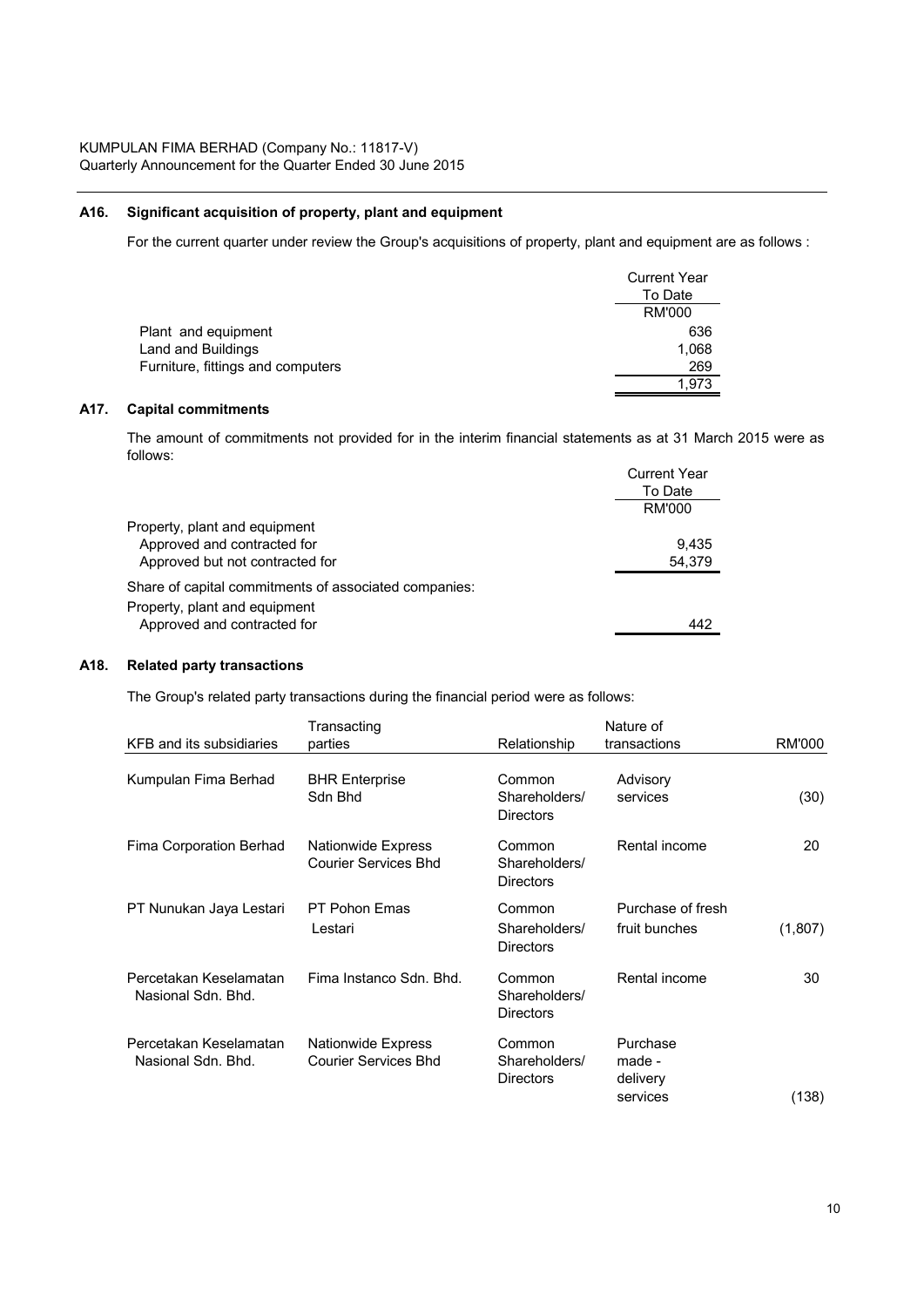#### **PART B - BURSA SECURITIES LISTING REQUIREMENTS**

### **B1. Review of performance**

|                   | Current | <b>Previous</b> |          |        |
|-------------------|---------|-----------------|----------|--------|
| (RM Million)      | YTD     | YTN             | Variance | %      |
| Revenue           | 141.34  | 129.38          | 11.96    | 9.2    |
| Profit Before Tax | 25.75   | 32.05           | (6.30)   | (19.7) |

Group revenue for the 3 months ended 30 June 2015 increased to RM141.34 million as compared to RM129.38 million recorded in the previous corresponding period. The increase of RM11.96 million (9.2%) was attributed to the higher revenue generated by manufacturing and plantation divisions.

Profit before tax ("PBT") decreased by RM6.30 million to RM25.75 million from last year, due to lower PBT recorded by food, manufacturing and bulking divisions.

The performance of each business division is as follows:

#### **Manufacturing Division**

|                   | Current | <b>Previous</b> |          |       |
|-------------------|---------|-----------------|----------|-------|
| (RM Million)      | YTD     | YTN             | Variance | %     |
| Revenue           | 72 47   | 66.12           | 6.35     | 9.6   |
| Profit Before Tax | 11.97   | 12.44           | (0.47)   | (3.8) |

Revenue from **Manufacturing Division** increased by 9.6% to RM72.47 million from RM66.12 million recorded last year, driven by higher sales volume of certain documents. However, PBT decreased by 3.8% to RM11.97 million from RM12.44 million posted last year due to less favourable sales mix.

# **Plantation Division**

| <b>Current</b> | <b>Previous</b>    |                   |                         |
|----------------|--------------------|-------------------|-------------------------|
|                |                    |                   | %                       |
|                |                    |                   |                         |
|                |                    |                   |                         |
| 31.62          | 26.90              | 4.72              | 17.5                    |
| 3.36           |                    | 3.36              |                         |
|                |                    |                   |                         |
| 2.57           | 2.13               | 0.44              | 20.7                    |
| 37.55          | 29.03              | 8.52              | 29.3                    |
|                |                    |                   |                         |
|                |                    |                   | 3.3                     |
|                |                    |                   |                         |
| 14,429         | 12,022             | 2,407             | 20.0                    |
| 1,099          |                    | 1,099             |                         |
|                |                    |                   |                         |
|                |                    |                   |                         |
| 2,191          | 2,222              | (31)              | (1.4)                   |
| 3,056          |                    | 3,056             |                         |
|                | <b>YTD</b><br>9.13 | <b>YTD</b><br>8.8 | <b>Variance</b><br>0.29 |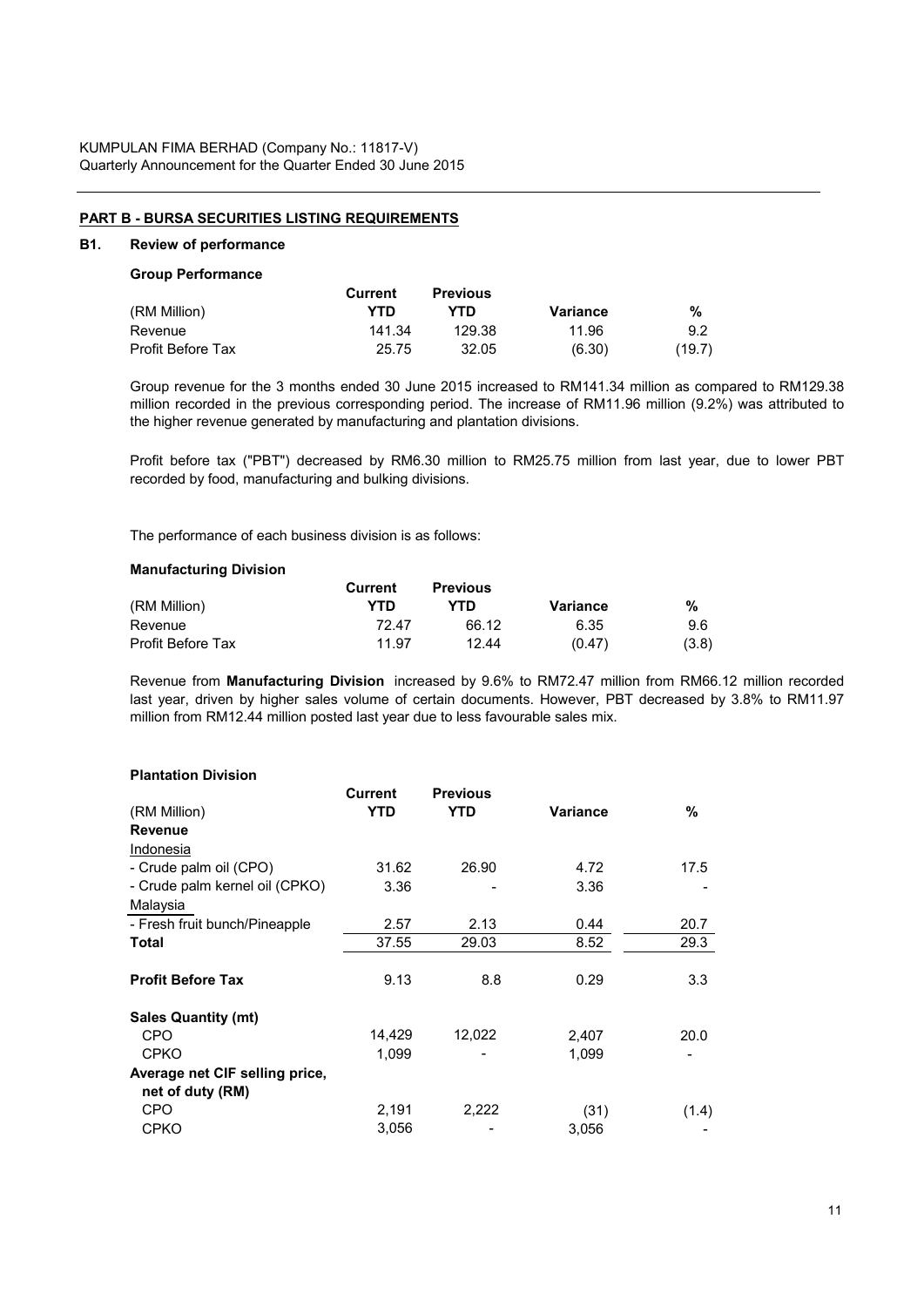# **B1. Review of performance (contd) Plantation Division (contd)**

Revenue from **Plantation Division** grew by 29.3% to RM37.55 million compared to the corresponding period last year due to higher sales volume of CPO and CPKO albeit lower average selling price of CPO. The division registered a PBT of RM9.13 million, 3.3% higher over the same period last year.

#### **Bulking Division**

|                   | Current | <b>Previous</b> |          |       |
|-------------------|---------|-----------------|----------|-------|
| (RM Million)      | YTD     | YTD.            | Variance | %     |
| Revenue           | 15.26   | 15.29           | (0.03)   | (0.2) |
| Profit Before Tax | 7.98    | 8.44            | (0.46)   | (5.5) |

**Bulking Division's** posted a marginal drop in revenue to RM15.26 million (0.2%) compared to last year's of RM15.29 million primarily as a result of lower contributions from the base oil, oleo chemical and industrial chemical segments. In line with the decrease in revenue, the division's PBT decreased by RM0.46 million (5.5%) to RM7.98 million.

#### **Food Division**

|                        | <b>Current</b> | <b>Previous</b> |                 |         |
|------------------------|----------------|-----------------|-----------------|---------|
| (RM Million)           | YTD            | YTD             | <b>Variance</b> | %       |
| Revenue                |                |                 |                 |         |
| Papua New Guinea (PNG) | 13.22          | 16.11           | (2.89)          | (17.9)  |
| Malaysia               | 1.64           | 1.85            | (0.21)          | (11.4)  |
|                        | 14.86          | 17.96           | (3.10)          | (17.3)  |
| Profit Before Tax      | (3.34)         | 3.02            | (6.36)          | (210.6) |

**Food Division** posted a decrease in revenue to RM14.86 million compared to RM17.96 million recorded in the same period last year. The decrease in revenue was mainly due to the decrease in the sales volume. PBT for the current quarter decreased by RM6.36 million as compared to same period last year resulting in a loss of RM3.34 million.

## **B2. Comparison with preceding quarter's results**

#### **Group Performance**

|                   | QTR 1   | OTR 4   |                 |      |
|-------------------|---------|---------|-----------------|------|
| (RM Million)      | FY 2016 | FY 2015 | <b>Variance</b> | %    |
| Revenue           | 141.34  | 135.03  | 6.31            | 4.7  |
| Profit Before Tax | 25.30   | 19.90   | 5.40            | 27.1 |

The Group's revenue increased by 4.7% or RM6.31 million to RM141.34 million compared to the preceding quarter, as a result of the higher revenue recorded by manufacturing and plantation divisions.

PBT also increased by RM5.40 million to RM25.30 million as compared to RM19.90 million recorded in the preceding quarter in line with the increase in revenue by the 2 divisions.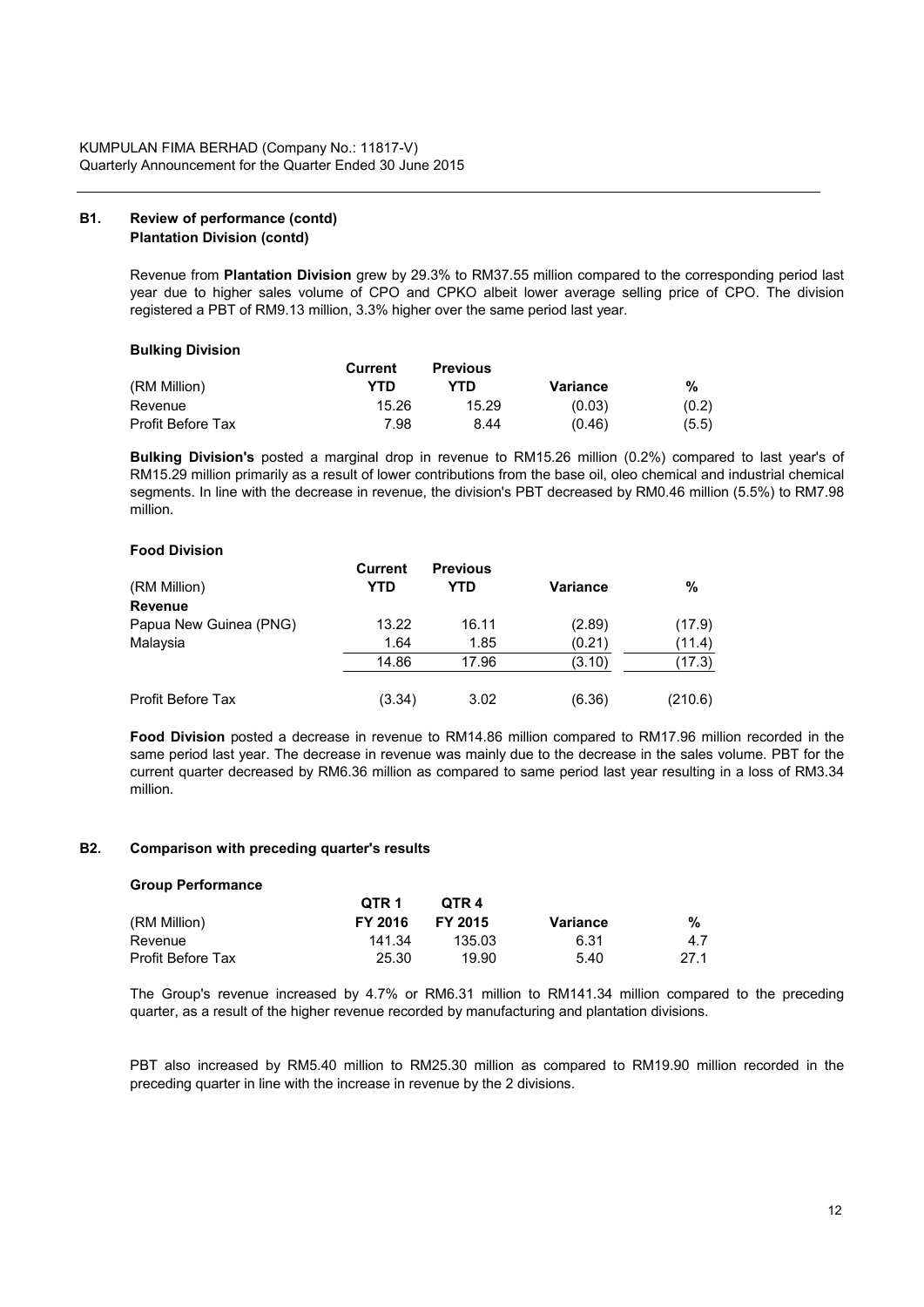#### **B2. Comparison with preceding quarter's results (contd)**

The performance of each business division is as follows:

#### **Manufacturing Division**

|                   | QTR 1   | OTR 4   |          |      |
|-------------------|---------|---------|----------|------|
| (RM Million)      | FY 2016 | FY 2015 | Variance | %    |
| Revenue           | 72.47   | 63.65   | 8.82     | 13.9 |
| Profit Before Tax | 11.97   | 10.76   | 1.2      | 11.2 |

**Manufacturing Division's** revenue for the quarter under review increased by RM8.82 million (13.9%) from the preceding quarter due to improved volume on certain products. In line with the increase in revenue, PBT registered for the current quarter was RM1.2 million higher over the preceding quarter.

#### **Plantation Division**

|                                | QTR <sub>1</sub> | QTR <sub>4</sub> |                 |       |
|--------------------------------|------------------|------------------|-----------------|-------|
| (RM Million)                   | FY 2016          | FY 2015          | <b>Variance</b> | %     |
| <b>Revenue</b>                 |                  |                  |                 |       |
| Indonesia                      |                  |                  |                 |       |
| - CPO                          | 31.62            | 27.16            | 4.46            | 16.4  |
| - CPKO                         | 3.36             | 3.77             | (0.41)          |       |
| Malaysia                       |                  |                  |                 |       |
| - Fresh fruit bunch/Pineapple  | 2.57             | 1.88             | 0.69            | 36.7  |
| Total                          | 37.55            | 32.81            | 4.74            | 14.4  |
| <b>Profit Before Tax</b>       | 9.13             | 2.68             | 6.45            | 240.6 |
| <b>Sales Quantity (mt)</b>     |                  |                  |                 |       |
| <b>CPO</b>                     | 14,429           | 12,015           | 2,414           | 20.1  |
| <b>CPKO</b>                    | 1,099            | 1,104            | (5)             |       |
| Average net CIF selling price, |                  |                  |                 |       |
| net of duty (RM)               |                  |                  |                 |       |
| <b>CPO</b>                     | 2,191            | 2,260            | (69)            | (3.1) |
| <b>CPKO</b>                    | 3,056            | 3,411            | (355)           |       |

**Plantation Divisions'** revenue for the quarter under review of RM37.55 million was RM4.74 million higher than the preceding quarter due to higher sales volume of CPO sold. PBT increased by RM6.45 million compared to the preceding quarter.

#### **Bulking Division**

|                          | QTR 1   | OTR 4   |          |       |
|--------------------------|---------|---------|----------|-------|
| (RM Million)             | FY 2016 | FY 2015 | Variance | %     |
| Revenue                  | 15.26   | 16.53   | (1.27)   | (7.7) |
| <b>Profit Before Tax</b> | 7.98    | 8.82    | (0.84)   | (9.5) |

Revenue from **Bulking Division** of RM15.26 million was 7.7% lower than the preceding quarter. The decrease in results was due to lower revenue generated by the base oil and industrial chemical segments. In line with the decrease in revenue, PBT fell 9.5% to RM7.98 million over the preceeding quarter.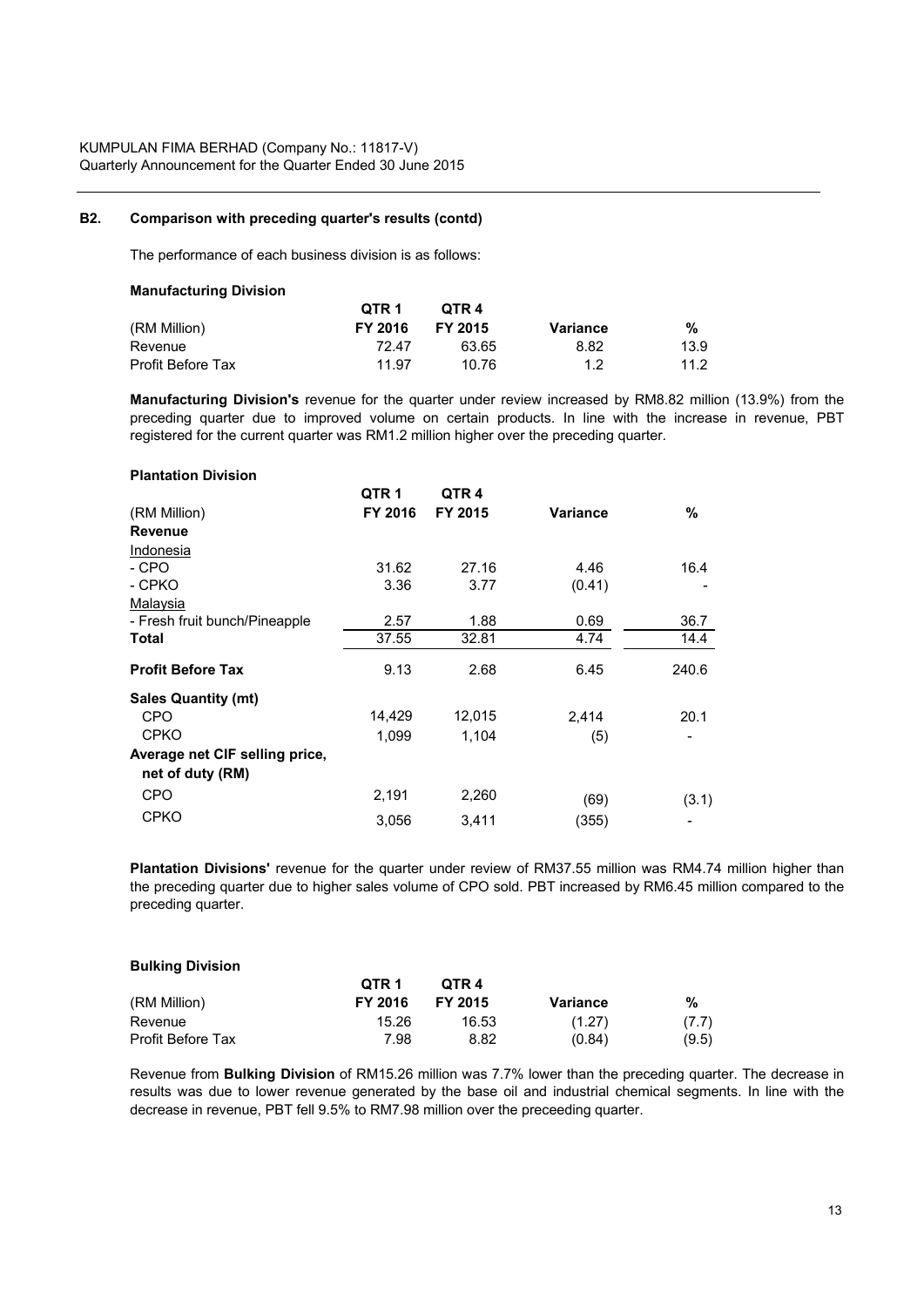KUMPULAN FIMA BERHAD (Company No.: 11817-V) Quarterly Announcement for the Quarter Ended 30 June 2015

#### **B2. Comparison with preceding quarter's results (contd)**

| <b>Food Division</b> |                  |                  |                 |        |
|----------------------|------------------|------------------|-----------------|--------|
|                      | QTR <sub>1</sub> | QTR <sub>4</sub> |                 |        |
| (RM Million)         | FY 2016          | FY 2015          | <b>Variance</b> | %      |
| <b>Revenue</b>       |                  |                  |                 |        |
| <b>PNG</b>           | 13.22            | 19.53            | (6.31)          | (32.3) |
| Malaysia             | 1.64             | 1.37             | 0.27            | 19.7   |
|                      | 14.86            | 20.90            | (6.04)          | (28.9) |
| Profit Before Tax    | (3.34)           | (3.91)           | 0.57            | 14.6   |

Revenue from **Food Division** decreased by RM6.31 million (32.3%) to RM13.22 million as compared to the preceding quarter due to lower sales volume. The division registered a loss before tax of RM3.34 million during the quarter.

#### **B3. Prospects**

The Directors expect the performance of the Group to be challenging for the remaining period of year. The prospect of each business division for the remaining period of the financial year is as follows:

The **Manufacturing Division** outlook for the next financial year continues to remain satisfactory.

The prospect for **Plantation Division** is very much dependent on global commodity prices. Based on the current prices of palm oil products supported with the average yield, the outlook for this division is expected to be challenging.

**Bulking Division.** The prospect for the remaining period was expected to remain challenging with the anticipated variation in the Malaysia Derivatives Exchange's (MDEX) Edible Oil tender and transhipment businesses. This arises from the differential export duty structure between Malaysia and Indonesia. The anticipated increase in transhipment activities in base oil and import of industrial chemical products would be offset against the anticipated reduction in edible oil throughput. The storage utilisation rate is expected to be challenging for the next financial year. The division is looking to secure more long term contracts with customers and handling higher margin products.

**Food Division** faces difficult and challenging market conditions particularly in Papua New Guinea where the division's main operation is located, amidst increased competition from the influx of cheaper imported products and currency fluctuation. The division will continue to concentrate on productivity, margin improvements and cost control.

#### **B4. Explanatory notes on variances with profit forecasts or profit guarantees**

The Group did not issue any profit forecast and/or profit guarantee to the public.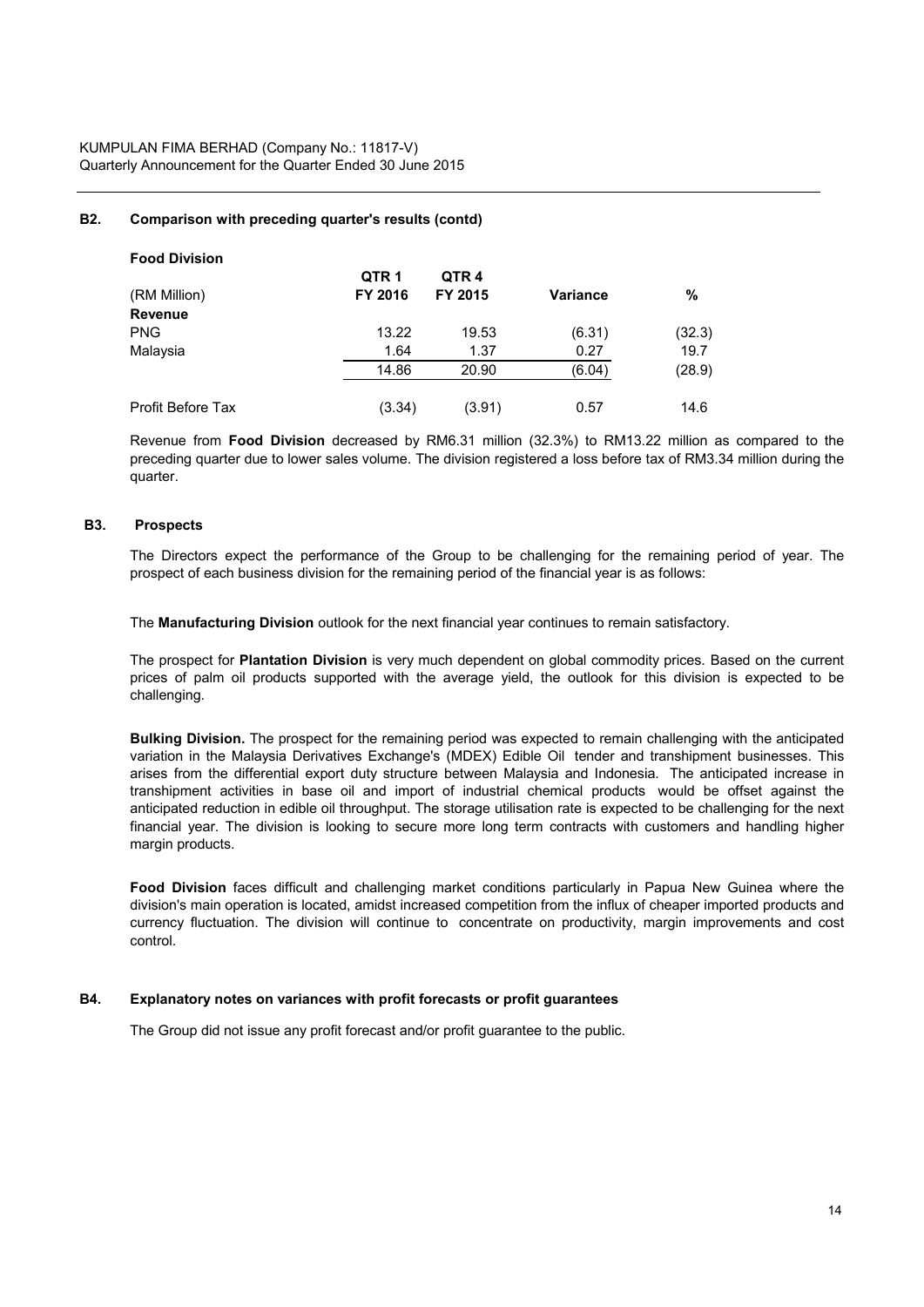#### **B5. Taxation**

Taxation comprises the following:

|                  |               | <b>Individual Quarter</b> |               | <b>Cumulative Quarter</b> |
|------------------|---------------|---------------------------|---------------|---------------------------|
|                  |               | Current Preceding Year    |               | Current Preceding Year    |
|                  | Year          | Corresponding             | Year          | Corresponding             |
|                  | Quarter       | Quarter                   | To Date       | Period                    |
|                  | 30-06-2015    | 30-06-2014                | 30-06-2015    | 30-06-2014                |
|                  | <b>RM'000</b> | <b>RM'000</b>             | <b>RM'000</b> | <b>RM'000</b>             |
| Current taxation | 7.332         | 7.245                     | 7,332         | 7,245                     |

The effective tax rate on Group's profit to date is higher than the statutory tax rate mainly due certain expenses disallowed for taxation purposes and no group relief.

#### **B6. Profits/(losses) on sale of unquoted investments and/or properties**

There were no sale of unquoted investments and/or properties during the current quarter.

# **B7. Purchase or disposal of quoted securities**

There were no purchase or disposal of quoted securities during the current quarter.

#### **B8. Corporate proposals**

There were no changes in the composition of the Group for the current quarter and financial period to date including business combination, acquisition or disposal of subsidiaries and long term investment, restructuring and discontinued operations.

# **B9. Borrowings and debt securities**

|                                   | As at         | As at                       |
|-----------------------------------|---------------|-----------------------------|
|                                   | 30-06-2015    | 31-03-2015<br><b>RM'000</b> |
|                                   | <b>RM'000</b> |                             |
| Secured:                          |               |                             |
| Non-current                       |               |                             |
| *Obligations under finance leases | 5,573         | 5,585                       |
| <b>Current</b>                    |               |                             |
| Bankers' acceptance               | 7,618         | 5,944                       |
|                                   | 13,191        | 11,529                      |

The obligations under finance leases are in respect of the following land lease:

(i) A 99 year land lease granted to subsidiary, Gabungan Warisan Sdn. Bhd. to develop approximately 249.8 ha of land in Kuala Krai, Kelantan Darul Naim. The lease expires on 2 July 2112.

(ii) Sub-leases granted to subsidiaries, Taka Worldwide Trading Sdn. Bhd. and Etika Gangsa Sdn. Bhd. over 2 parcels of land measuring approximately 404.6 ha, deemed suitable for oil palm cultivation, situated in Mukim Relai, Daerah Jajahan Gua Musang, Kelantan for a term of 66 years expiring 5 March 2075, with an option to renew for a further period of 33 years.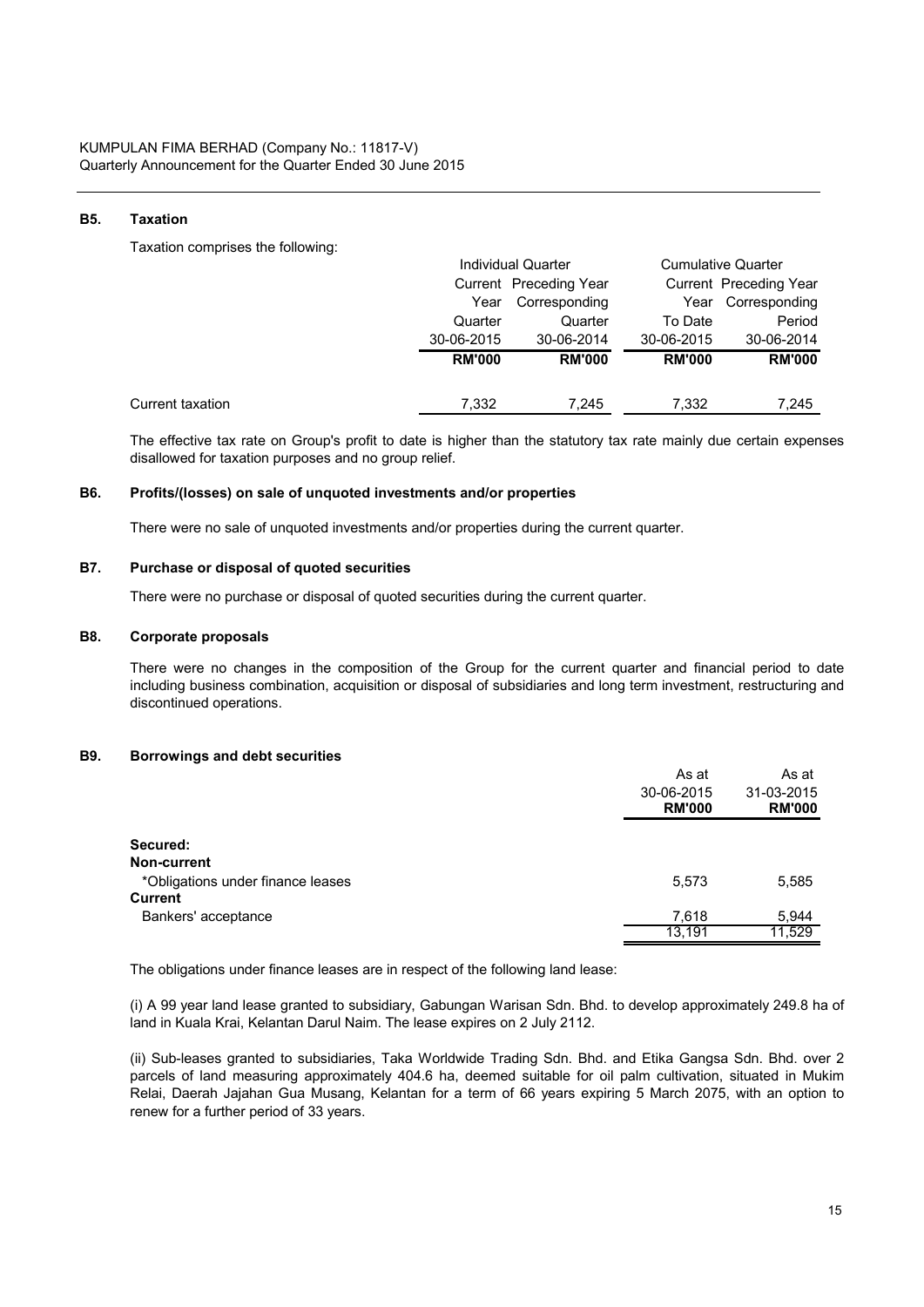#### **B10. Realised/unrealised profits/losses**

|                                                                         | As at<br>30-06-2015<br><b>RM'000</b> | As at<br>31-03-2015<br><b>RM'000</b> |
|-------------------------------------------------------------------------|--------------------------------------|--------------------------------------|
| Total retained profits of Kumpulan Fima Berhad<br>and its subsidiaries: |                                      |                                      |
| - Realised                                                              | 313,595                              | 299.418                              |
| - Unrealised                                                            | (37,387)                             | (36,137)                             |
|                                                                         | 276.208                              | 263.281                              |
| Total share of retained profits from<br>associated companies:           |                                      |                                      |
| - Realised                                                              | 36,519                               | 36,644                               |
| - Unrealised                                                            | (3,262)                              | (2,988)                              |
|                                                                         | 33,257                               | 33,656                               |
| Consolidation adjustments                                               | (22, 970)                            | (20, 850)                            |
| Total group retained profits as per consolidated accounts               | 286.495                              | 276.087                              |

#### **B11. Changes in material litigations**

Pending material litigation since preceeding quarter is as follows:

Following the termination of the Tenancy Agreement by Malaysia Airports Holding Berhad ("MAHB") on 11 May 2000, a subsidiary, Fima Corporation Berhad ("FimaCorp"), as the Principal Tenant issued a termination notice dated 15 May 2000 to all its respective sub-tenants at Airtel Complex, Subang.

Pursuant to the above, on 28 September 2001, FimaCorp was served a Writ of Summons dated 9 August 2001 from a tenant ("Plaintiff") claiming for a compensation sum of approximately RM2.12 million being the renovation costs and general damages arising from the early termination of the Tenancy Agreement at Airtel Complex, in Subang. The Board of FimaCorp had sought the advice of the solicitors and was of the opinion that there should be no compensation payable to the Plaintiff as the demised premises was acquired by a relevant authority, MAHB, which was provided in the Tenancy Agreement between FimaCorp and the Plaintiff.

On 11 November 2008, the Court had disposed off this matter summarily in favour of the Plaintiff and on 4 March 2009, FimaCorp had filed its Record of Appeal to the Court of Appeal to appeal against the decision.

The subsidiary had made full provision for the compensation claim of RM2.12 million in the financial year ended 31 March 2009.

On 27 September 2011, the Court of Appeal had allowed FimaCorp's appeal against the decision handed down by the High Court. However, the Court of Appeal had directed that the matter be remitted back to the High Court for a full trial. There has been no development since 27 September 2011.